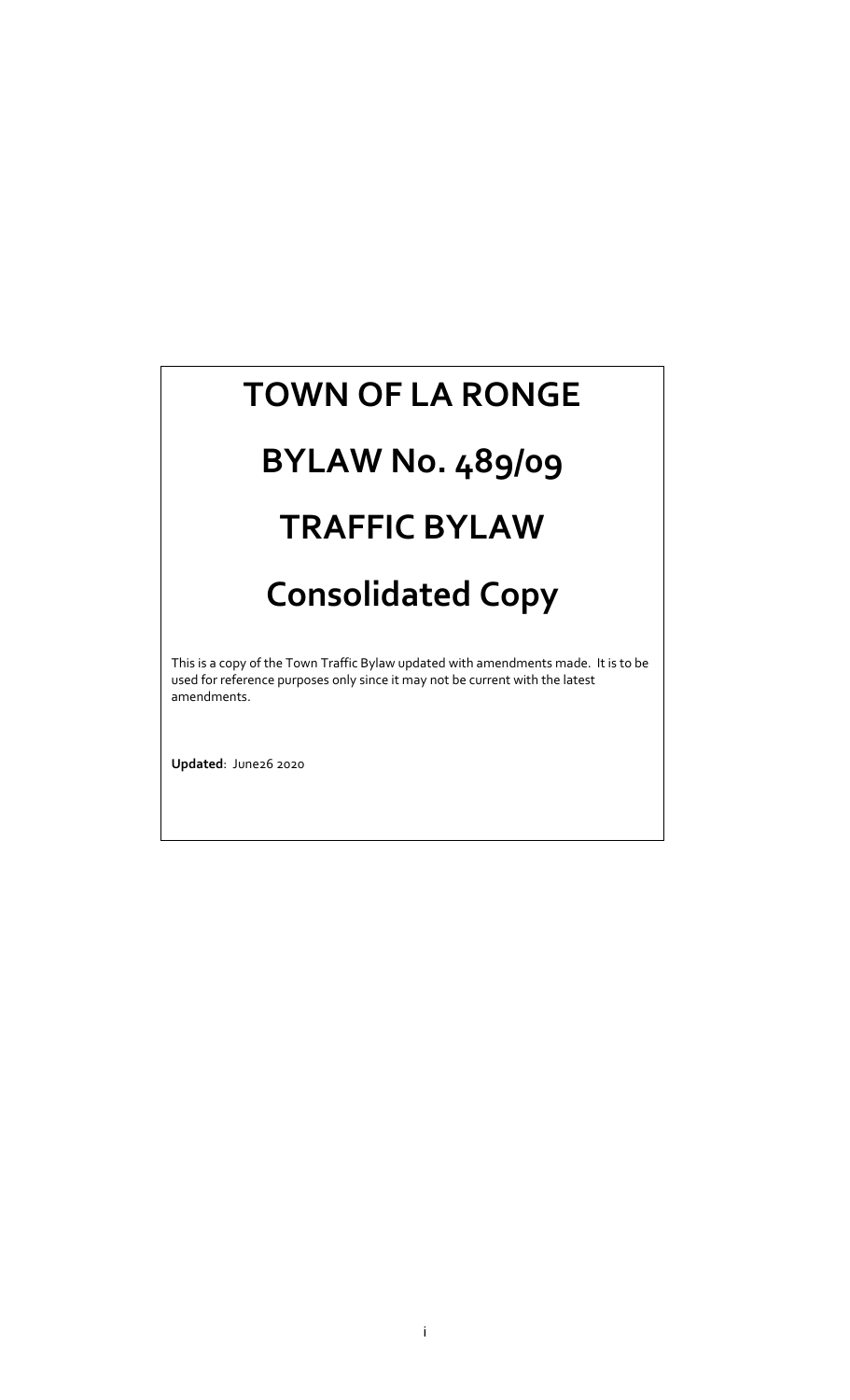## **Bylaw Amendment Summary**

| <b>Bylaw</b><br>No. | Description                                | Date Adopted       |
|---------------------|--------------------------------------------|--------------------|
| 493/10              | Amend Schedules A to E<br>*repealed*       | June 21 2010       |
| 507/10              | Amend Schedule A<br>*repealed*             | November 8<br>2010 |
| 515/10              | Amend Schedule A of Bylaw 507/10           | October 27<br>2010 |
| 634/20              | Add Section 5.32 - Parades; Add Schedule F | June 24 2020       |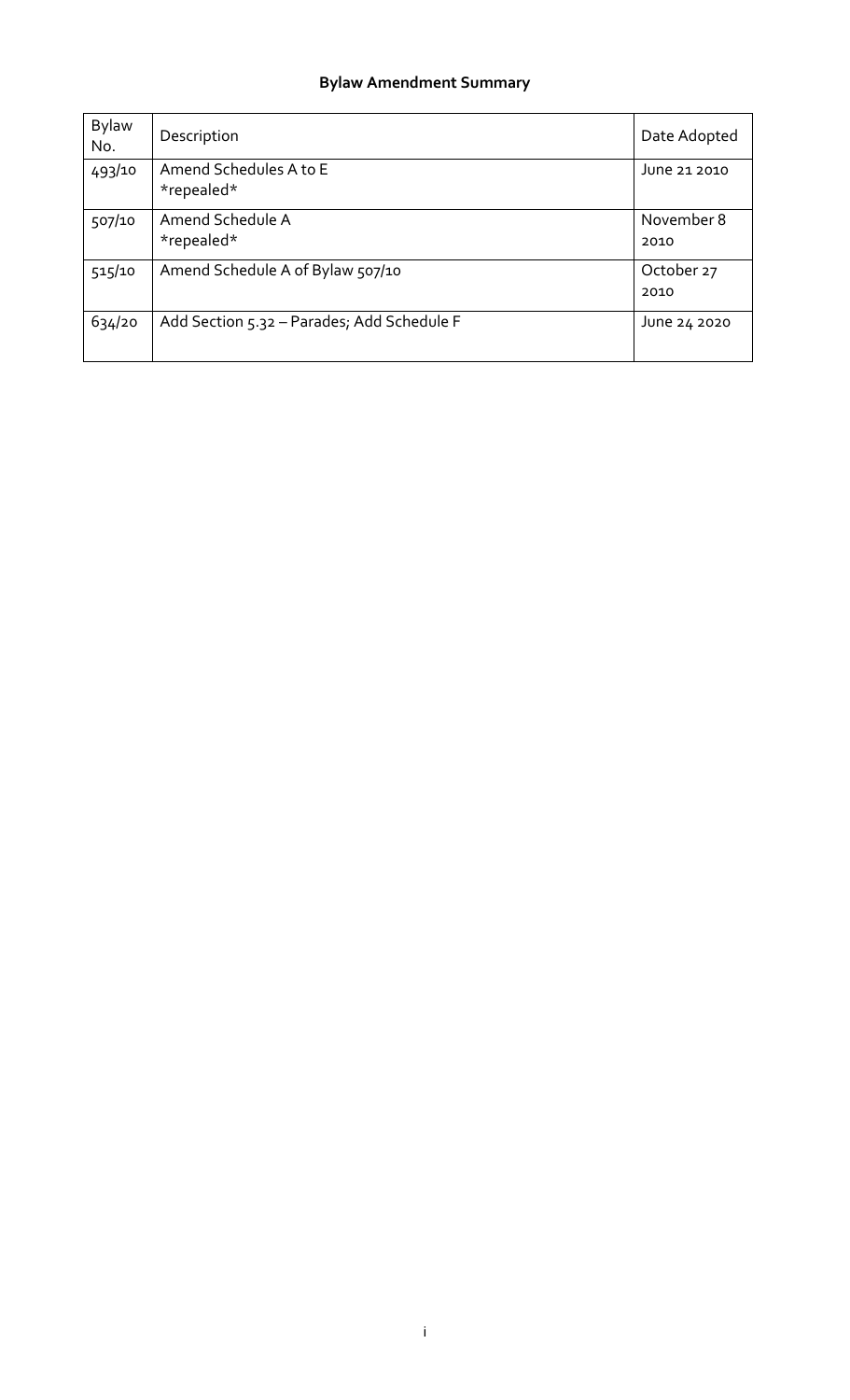## **TABLE OF CONTENTS**

| <b>4.3 PARKING EXCEPT AS OTHERWISE PROVIDED IN THIS BYLAW OR AS OTHERWISE PROVIDED IN ANY</b><br>OTHER BYLAW PASSED BY COUNCIL EITHER BEFORE OR AFTER THE COMING INTO EFFECT OF THIS |
|--------------------------------------------------------------------------------------------------------------------------------------------------------------------------------------|
|                                                                                                                                                                                      |
| <b>4.5 VEHICLES PROHIBITED FROM PARKING IN BUS STOPS, TAXICAB STANDS, LOADING ZONES AND HOTEL</b>                                                                                    |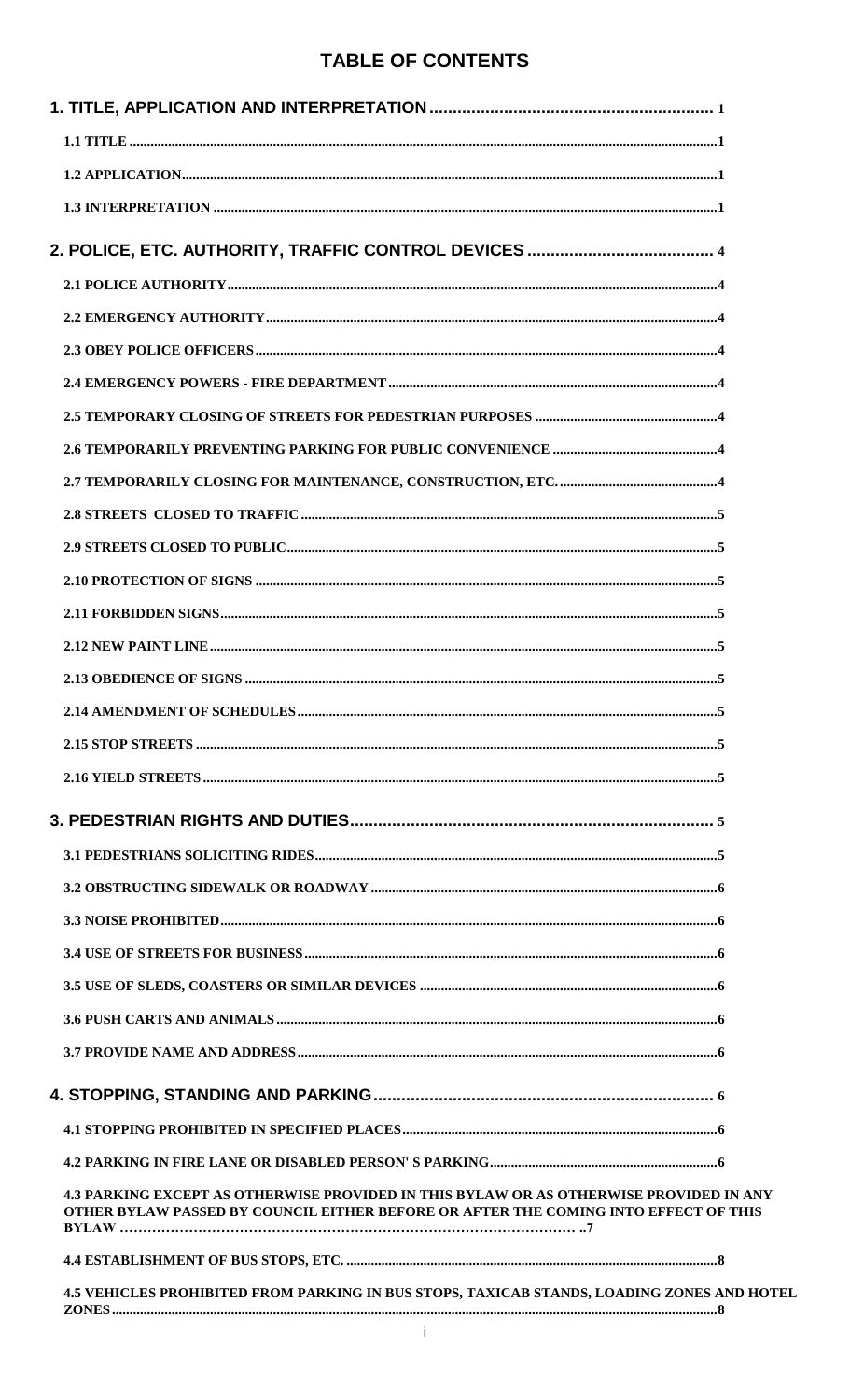| 4.6 RESTRICTED PARKING OF MOTOR VEHICLES EXCEEDING 6.10 METERS IN LENGTH 8                |  |
|-------------------------------------------------------------------------------------------|--|
|                                                                                           |  |
|                                                                                           |  |
|                                                                                           |  |
|                                                                                           |  |
|                                                                                           |  |
|                                                                                           |  |
|                                                                                           |  |
|                                                                                           |  |
|                                                                                           |  |
|                                                                                           |  |
|                                                                                           |  |
|                                                                                           |  |
|                                                                                           |  |
|                                                                                           |  |
|                                                                                           |  |
|                                                                                           |  |
|                                                                                           |  |
|                                                                                           |  |
|                                                                                           |  |
|                                                                                           |  |
|                                                                                           |  |
|                                                                                           |  |
|                                                                                           |  |
|                                                                                           |  |
|                                                                                           |  |
|                                                                                           |  |
|                                                                                           |  |
|                                                                                           |  |
|                                                                                           |  |
|                                                                                           |  |
|                                                                                           |  |
|                                                                                           |  |
| 5.17 RIDING OR DRIVING ON SIDEWALK PROHIBITED EXCEPT WITH PERMISSION OF THE SUPERVISOR OF |  |
|                                                                                           |  |
|                                                                                           |  |
|                                                                                           |  |
|                                                                                           |  |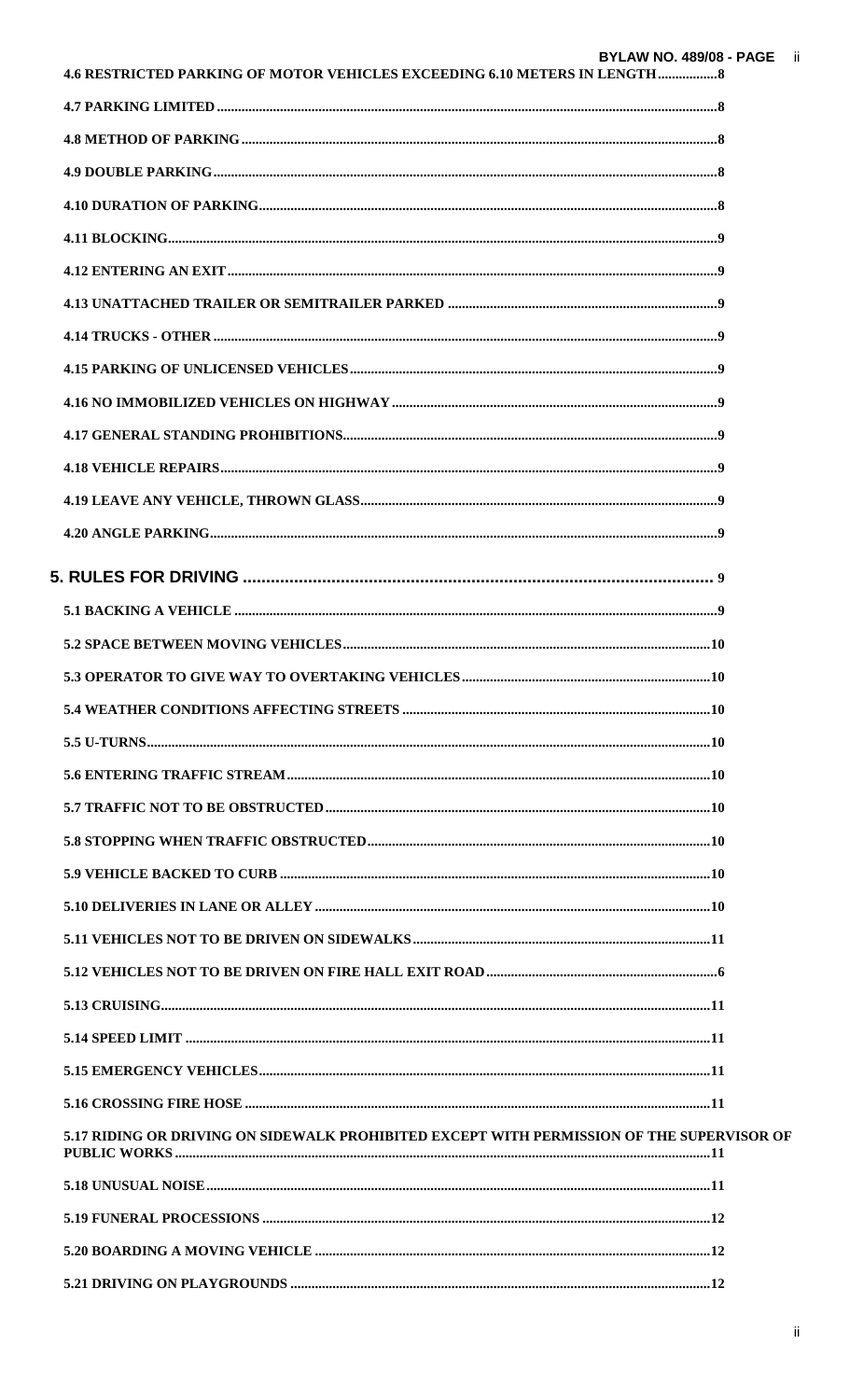| 6. REGULATIONS RESPECTING OPERATION OF BICYCLES AND MOTORCYLES12          |  |
|---------------------------------------------------------------------------|--|
|                                                                           |  |
| 7. REGULATIONS RESPECTING THE OPERATION OF SNOWMOBILES WITHIN THE TOWN OF |  |
| 8. REGULATIONS RESPECTING SCHOOL BUSES EQUIPPED WITH ALTERNATING FLASHING |  |
| 9. REGULATIONS RESPECTING EQUIPMENT AND STREET OBSTRUCTION14              |  |
|                                                                           |  |
|                                                                           |  |
|                                                                           |  |
|                                                                           |  |
|                                                                           |  |
|                                                                           |  |
|                                                                           |  |
|                                                                           |  |
|                                                                           |  |
|                                                                           |  |
|                                                                           |  |
|                                                                           |  |
|                                                                           |  |
|                                                                           |  |
|                                                                           |  |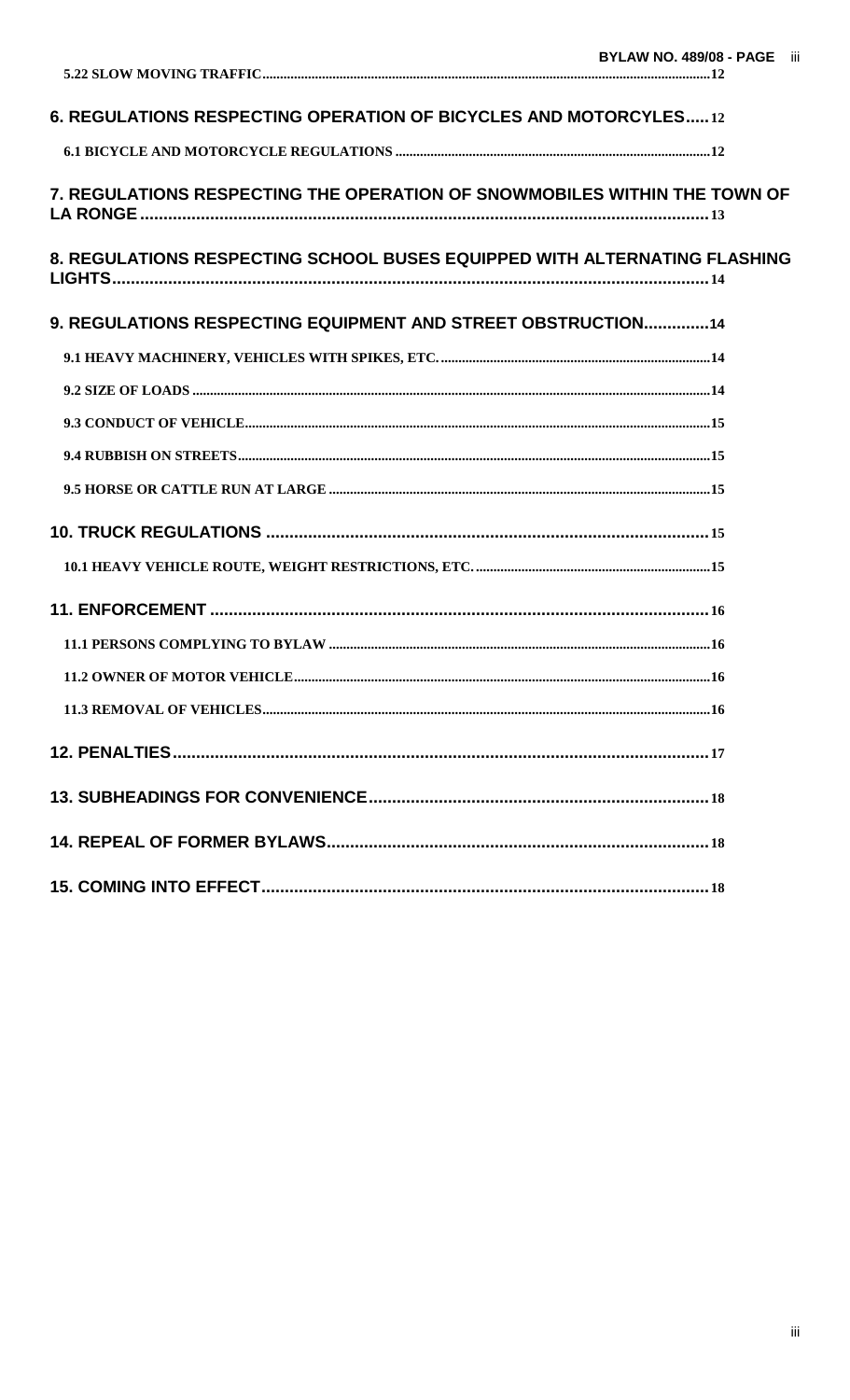## **BYLAW 489/08**

## **A BYLAW OF THE TOWN OF LA RONGE IN THE PROVINCE OF SASKATCHEWAN TO REGULATE TRAFFIC AND THE USE OF PUBLIC STREETS AND TO PRESERVE ORDER THEREON**

The Council of the Town of La Ronge, in the Province of Saskatchewan, enacts as follows:

## **1. TITLE, APPLICATION AND INTERPRETATION**

#### **1.1 TITLE**

This Bylaw may be cited as "The Traffic Bylaw".

#### **1.2 APPLICATION**

That all of the provisions and enactments set forth to this Bylaw shall relate to, and be in full force and effect within the limits of the Town of La Ronge and Barber Field Airport

#### **1.3 INTERPRETATION**

- (a) In this Bylaw, unless the context otherwise requires, the expression, word or phrase:
	- (i) Act means The Highways and Transportation Act, 1997 Act and amendments thereto.
	- (ii) Airport Manager means the Manager hired by the Town of La Ronge for Barber Field Airport, or a person authorized by Council acting on behalf of the Airport Manager in his or her absence.
	- (iii) Alley means a street intended primarily to give access to the rear of property and shall include lane.
	- (iv) Barber Field Airport means the Municipal Airport of the Town of La Ronge.
	- (v) Bicycle shall mean any muscular propelled, chain driven wheeled device in, on, or by which a person is or may be transported or drawn and including any device adapted from a bicycle by the addition of one or more wheels.
	- (vi) Boulevard shall mean that portion of a public highway not used for a street, curb, gutter or paved surface, whether developed or not.
	- (vii) Bus Stop shall mean that portion of a public highway adjacent to the curb designated by sign and/or markings as such, for the purpose of loading and unloading passengers from gasoline and/or diesel buses.
	- (viii) Bylaw Enforcement Officer shall mean an employee of the Town appointed by Council; and in the execution of his or her duties, is a person employed for the preservation and maintenance of public peace.
	- (ix) Chief of Police means the member in charge of the La Ronge Detachment of the Royal Canadian Mounted Police and/or anyone acting or appointed or authorized by him to act on his behalf.
	- (x) Clerk means the Town Administrator of the Town of La Ronge.
	- (xi) Council shall mean the Council of the Town of La Ronge.
	- (xii) Curb shall mean the actual curb and if there be no curb in existence, shall mean the dividing line between that part of a public highway actually used for the passage of vehicles and that part of public highway actually used either as a boulevard or for the passage of pedestrians.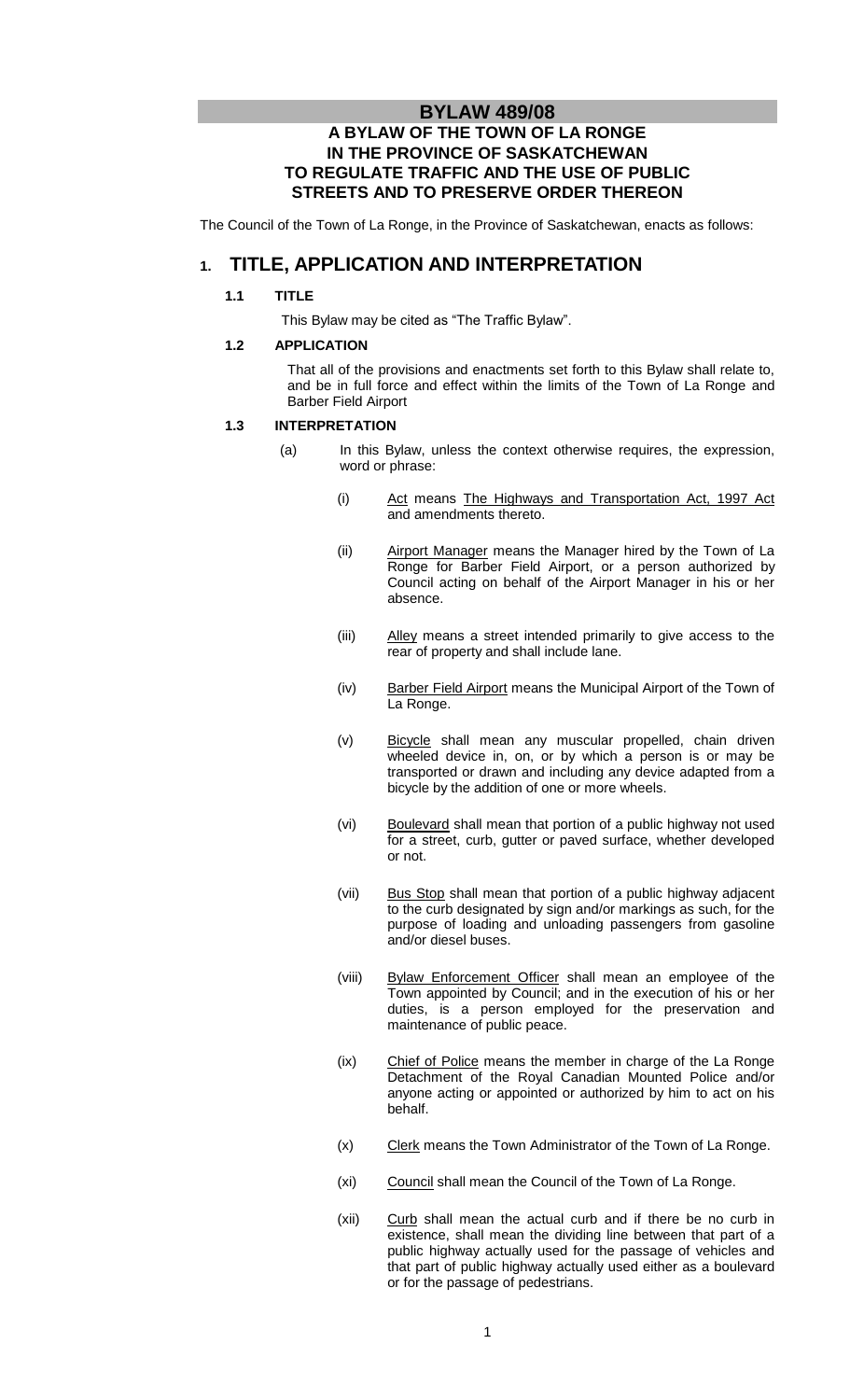- (xiii) Disabled Person's Parking Area shall mean all that portion of any street or other public or shopping center parking lot that has been designated by sign or other marking for the exclusive parking of disabled person's vehicles.
- (xiv) Disabled Person's Vehicle shall mean any vehicle which displays a special license plate or placard depicting thereon the international symbol of the disabled issued by the Province of Saskatchewan or other competent governmental jurisdiction.
- (xv) Double Parked shall mean when a vehicle stops or parks upon that portion of a public highway not set aside for any purpose other than for the purpose of adjusting to vehicular or pedestrian traffic.
- (xvi) Driver (passengers excluded) includes the rider of a bicycle, motorcycle and also the operator of a vehicle.
- (xvii) Fire Chief means the Chief Officer of the La Ronge Fire Department or any officer or member of the Department authorized to act on his behalf.
- (xviii) Highway means public highway.
- (xix) Highway Intersection shall mean that area bounded by property lines, real or produced, of two or more public highways which meet or cross each other, but does not include a "line intersection".
- (xx) The Highways and Transportation Act, 1997 Act shall mean The Highways and Transportation Act, 1997 Act.H-3.01 and amendments thereto, or any Highway Traffic Act of Saskatchewan, which is in force during the duration of this Bylaw.
- (xxi) Highways and Transportation Act shall mean The Highways and Transportation Act of Saskatchewan being R.S.S. 1986 c.H-3 and amendments thereto, or any Highways and Transportation Act of Saskatchewan, which is in force during the duration of this Bylaw.
- (xxii) Holidays shall mean any statutory or municipal holiday.
- (xxiii) Intersection includes highway intersection.
- (xxiv) Lane shall mean that kind or type of public highway intended primarily to give access to the rear and/or side of real property and intended primarily for the use of vehicles and shall include alley.
- (xxv) Lane Intersection shall mean that area bounded by property lines, real or produced, of a lane where it meets a public highway or other lane.
- (xxvi) Loading Zone shall mean that portion of a public highway adjacent to the curb designated by signs and/or markings for the exclusive use of vehicles, loading or unloading passengers or goods.
- (xxvii) Misconduct means and includes any act, deed or practice which is not in the public interest.
- (xxviii) Motor Vehicle means a motor vehicle as defined in The Highways and Transportation Act, 1997 Act
- (xxix) Owner shall be as defined in The Highways and Transportation Act, 1997 Act.
- (xxx) Parade shall mean any group of pedestrians marching, or walking along a public highway and numbering 30 or more, or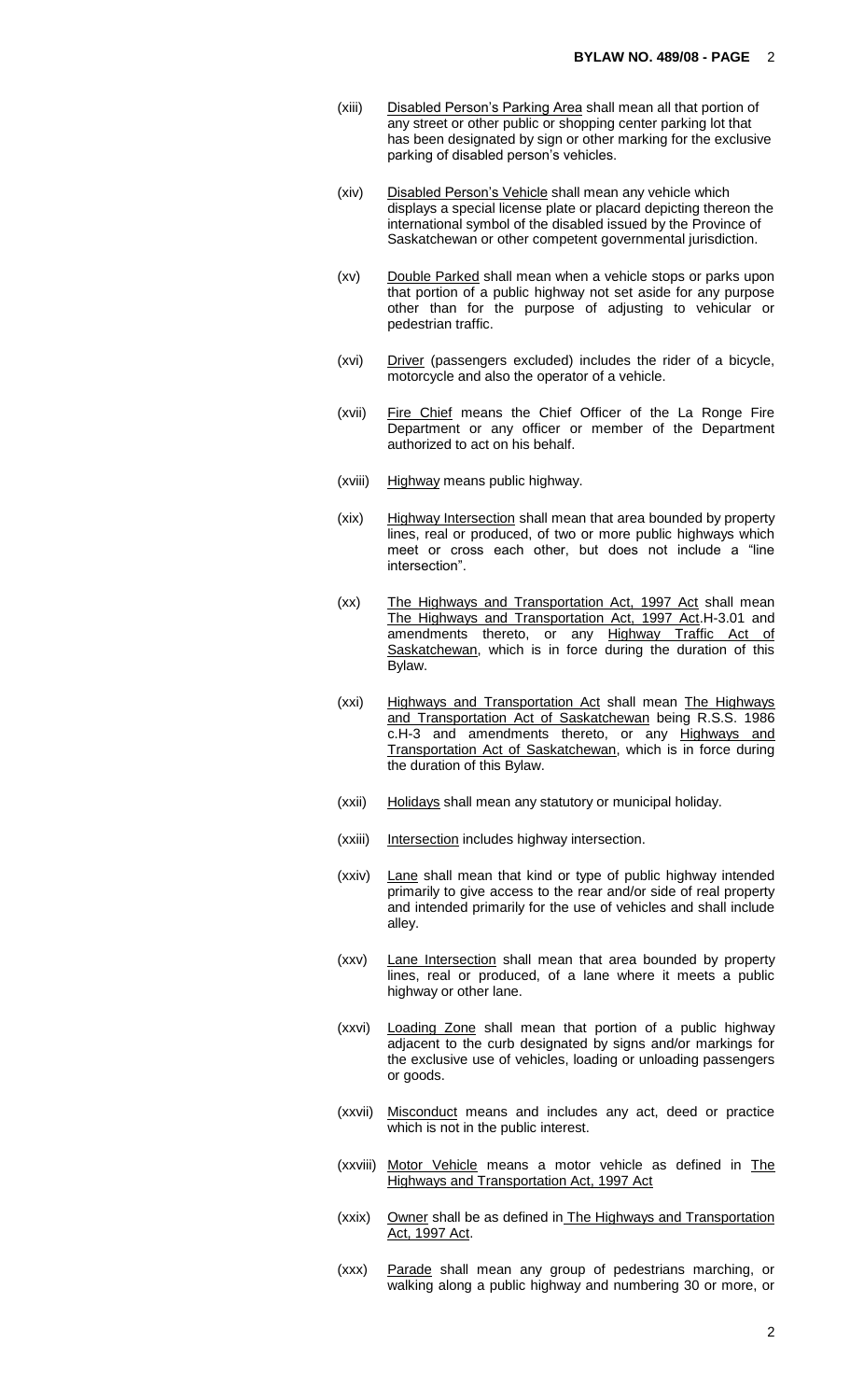any group of vehicles numbering 10 or more and proceeding on a public highway under a common leadership, except funeral processions.

- (xxxi) Parking shall be as defined in The Highways and Transportation Act, 1997 Act
- (xxxii) Parking Area means a portion of a street or an area indicated by signs or markings as a place to park.
- (xxxiii) Parking Stall shall mean a portion of a public highway or an area designated by signs and/or markings as a parking space for one vehicle only.
- (xxxiv) Pavement shall include all manner of road surfacing, including but not limited to crushed rock, gravel, metal plates, matting and asphalt.
- (xxxv) Pedestrian shall mean any person afoot and shall include the occupant of a baby carriage or invalid's chair.
- (xxxvi) Pedestrian Crosswalk shall mean that portion of a public highway designated by signs and/or markings for the use of pedestrians to cross a public highway, or where there are no signs or markings, shall mean that portion of a public highway within the prolongation of the lateral boundaries of the adjacent or intersecting sidewalks at the end of a block, provided that where traffic is controlled at an intersection of a public highway by traffic control signals, this expression shall have the meaning as set out in The Highways and Transportation Act, 1997 Act.
- (xxxvii) Person includes a corporation or a partnership, and women as well as men.
- (xxxviii) Playground or Recreational Area shall mean any area designated by Council for use for recreation.
- (xxxix) Police Officer or Police Constable shall mean any member of the Royal Canadian Mounted Police and any person specially appointed by the Town of La Ronge to be a Police Officer or Constable.
- (xl) Procession means and is included in the word, term, or expression "parade".
- (xli) Public Highway shall be as defined in The Highways and Transportation Act, 1997 Act.
- (xlii) School Ground shall mean that area on which is situated an educational institution, whether public or private, and shall include the lands belonging thereto.
- (xliii) Sidewalk shall mean the actual sidewalk where constructed on a part of a public highway or that portion of a public highway actually used and intended primarily for use by pedestrians.
- (xliv) Sidewalk Crossing shall mean that portion of a sidewalk designed for the passage of vehicular traffic.
- (xlv) Snowmobile shall be defined in The Snowmobile Act, R.S.S. 1978, c.S-52 and amendments thereto.
- (xlvi) Street or Avenue shall mean that portion of a public highway lying between curbs where constructed and intended primarily for use by vehicles, or where no curb exists, that portion of a public highway intended for use by vehicles.
- (xlvii) Supervisor of Public Works means the Supervisor of Public Works and Utilities of the Town of La Ronge, Saskatchewan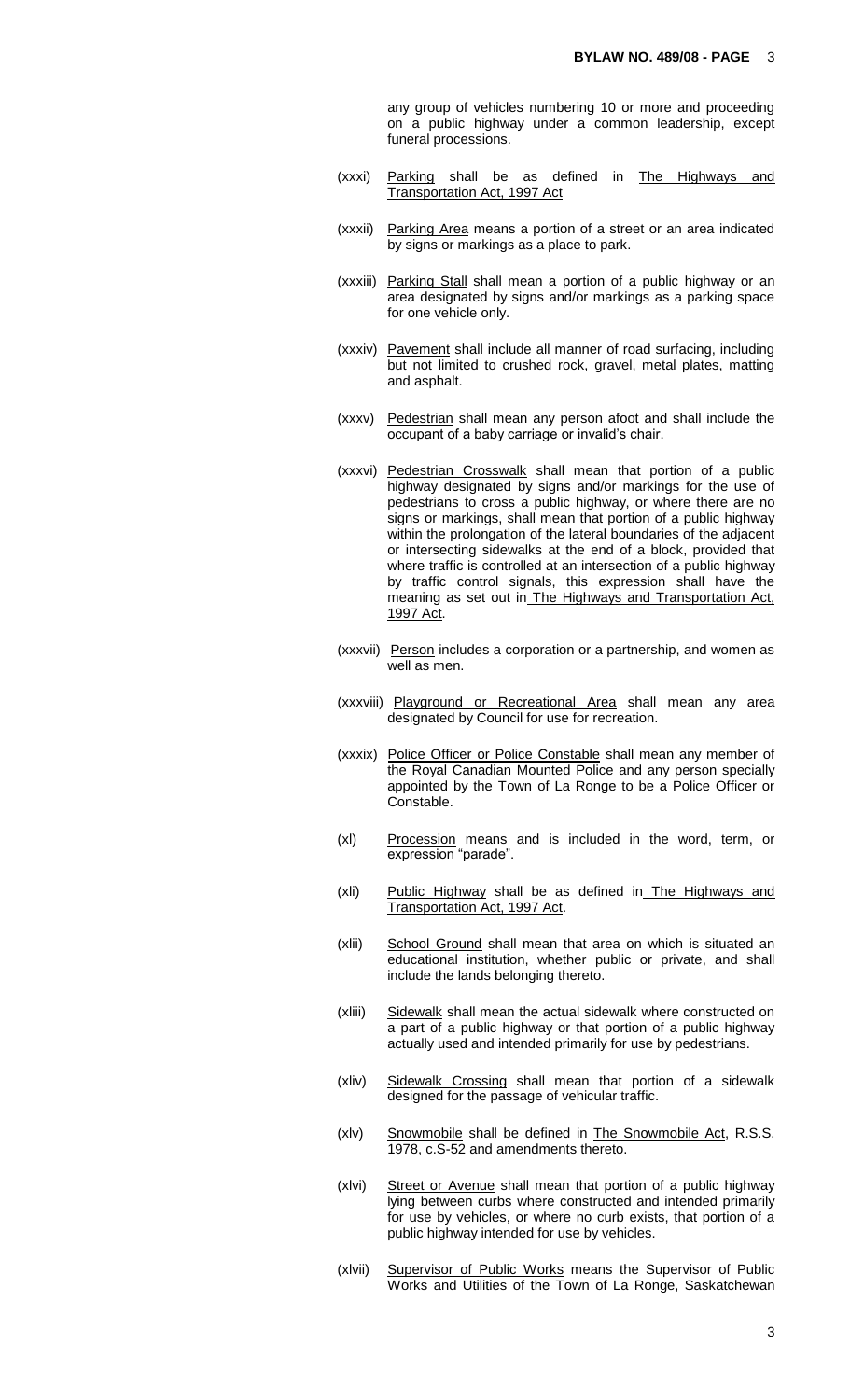and anyone acting or authorized by the Council or Supervisor of Public Works to act on his behalf.

- (xlviii) Theatre shall be as defined in The Film & Video Classification Act, c.F-13.2.
- (xlix) Town means the Town of La Ronge, Saskatchewan.
- (l) Traffic shall mean the movement of pedestrians, vehicles, or livestock, upon any public highway in the Town of La Ronge.
- (li) Traffic Light Signal shall mean a lighted devise whether manually, electrically, or mechanically operated, for the purpose of directing, warning or regulating traffic.
- (lii) Traffic Sign means any sign, marking or device other than any light signal, placed or erected by authority of the Council or the Police for the purpose of guiding, directing, warning or regulating traffic.
- (liii) Vehicle means a vehicle as defined in The Highways and Transportation Act, 1997 Act and amendments thereto.
- (b) Wherever in this Bylaw the expression "vehicle", "vehicular" and "vehicular traffic" is used, it shall mean and be held to include for the purpose of prosecution under this Bylaw, the driver or operator.
- (c) Subject to subsection (a) and (b) hereof, other words and expressions used in this Bylaw shall have the same meaning as given to them in The Highways and Transportation Act, 1997 Act

## **2. POLICE, ETC. AUTHORITY, TRAFFIC CONTROL DEVICES**

#### **2.1 POLICE AUTHORITY**

(a) A Police Officer is hereby authorized to direct traffic in conformity with the provisions of this Bylaw and The Highways and Transportation Act, 1997 Act.

## **2.2 EMERGENCY AUTHORITY**

(a) In the case of fire or other emergency, or in order to expedite traffic, or safeguard pedestrians, or prevent accidents, or meet any unforeseen conditions, a Police Officer is hereby authorized to direct traffic in such manner as he may deem necessary whether or not in conformity with the provisions of this Bylaw or The Highways and Transportation Act, 1997 Act

#### **2.3 OBEY POLICE OFFICERS**

(a) Every person shall comply with any traffic signal or direction of a Police Officer given pursuant to this section.

#### **2.4 EMERGENCY POWERS - FIRE DEPARTMENT**

(a) In case of fire or other emergency, members of the Fire Department are hereby authorized to direct traffic in such a manner as they deem necessary whether or not it is in conformity with the provisions of this Bylaw and every person shall comply with every traffic signal or direction so given.

#### **2.5 TEMPORARY CLOSING OF STREETS FOR PEDESTRIAN PURPOSES**

(a) Any portion of a public highway may be temporarily closed to vehicular traffic by the Chief of Police, the Supervisor of Public Works or the Fire Chief in order that pedestrians may have the exclusive use thereof.

## **2.6 TEMPORARILY PREVENTING PARKING FOR PUBLIC CONVENIENCE**

(a) Notwithstanding any other provisions of this Bylaw to the contrary, the Chief of Police, the Supervisor of Public Works and/or the Fire Chief shall have authority to temporarily prevent parking on or passage of traffic over any public highway or portion thereof, whenever in his judgment it may be necessary in order to avoid traffic congestion, danger or accident, or public inconvenience.

#### **2.7 TEMPORARILY CLOSING FOR MAINTENANCE, CONSTRUCTION, ETC.**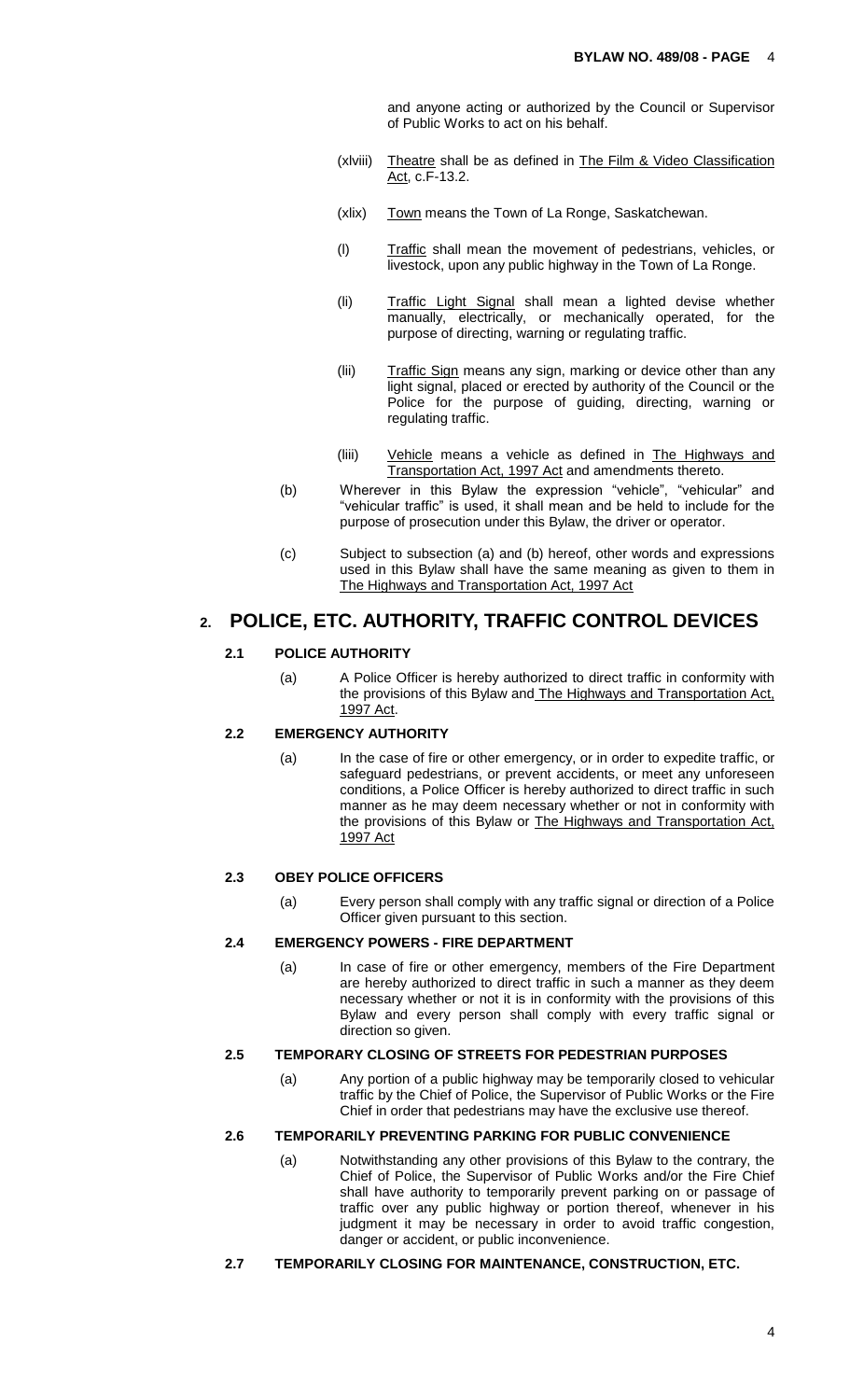- (a) Notwithstanding any other provisions of this Bylaw to the contrary, the Supervisor of Public Works shall have authority to temporarily prevent parking and/or prohibit traffic on any public highway or any portion thereof to allow any work to be carried out by or on behalf of the Town, such work to include, but not be restricted to snow removal, cleaning, repairing or maintenance of such public highway or any work in respect to any public utility located under, on, or above any public highway.
- (b) Notwithstanding any other provisions of this Bylaw to the contrary, the Airport Manager shall have the authority to temporarily prevent parking and/or prohibit traffic on any public highway or any portion thereof at Barber Field Airport to allow any work to be carried out by or on behalf of the Town, such work to include, but not be restricted to, snow removal, cleaning, repairing or maintenance of such public highway.

#### **2.8 STREETS CLOSED TO TRAFFIC**

(a) No person driving a vehicle shall drive through or enter upon any street or portion thereof which is roped off, barricaded, or indicated by notice or sign as being closed.

#### **2.9 STREETS CLOSED TO PUBLIC**

(a) No person shall park a vehicle on any public highway or portion thereof on which parking is temporarily prohibited by the Chief of Police, the Town Supervisor of Public Works, Fire Chief or Airport Manager under the provisions of subsection 2.5(a), 2.6(a), and 2.7(a) of this Bylaw.

#### **2.10 PROTECTION OF SIGNS**

(a) No person shall deface, injure, knock down, remove, obscure, or interfere with any traffic sign, signal, or street marker erected under the authority of this Bylaw.

#### **2.11 FORBIDDEN SIGNS**

- (a) No persons other than the Supervisor of Public Works or a Police Officer or the Municipal Fire Chief appointed by Council, unless authorized by the Council, shall erect or maintain on any public highway in the Town of La Ronge any warning or direction sign, marker, signal or light.
- (b) No persons other than the Airport Manager or a Police Officer or the Municipal Fire Chief appointed by Council, unless authorized by the Council, shall erect or maintain on any public highway in Barber Field Airport any warning or direction sign, marker, signal or light.
- (c) The Police are hereby empowered to remove or cause to be removed without notice every prohibited sign, signal, or device found on any public highway.

#### **2.12 NEW PAINT LINE**

(a) No person shall drive or walk on or over a newly painted line on any street where such line is indicated by accepted warning or directional markers or signs.

#### **2.13 OBEDIENCE OF SIGNS**

(a) No operator of a vehicle and no pedestrian shall disobey the instructions of any traffic sign or signal unless otherwise directed by a Police Officer.

#### **2.14 AMENDMENT OF SCHEDULES**

(a) Any or all schedules to the Bylaw may be amended or substituted from time to time by Bylaw of Council.

#### **2.15 STOP STREETS**

(a) All streets set out in Schedule "A" attached hereto and forming part of this Bylaw are established as "stop" streets and the erection of stop signs on the said streets by the Supervisor of Public Works is hereby authorized.

#### **2.16 YIELD STREETS**

(a) All streets set out in Schedule "B" attached hereto and forming part of this Bylaw are established as "yield" streets and the erection of yield signs on the said streets by the Supervisor of Public Works is hereby authorized.

## **3. PEDESTRIAN RIGHTS AND DUTIES**

**3.1 PEDESTRIANS SOLICITING RIDES**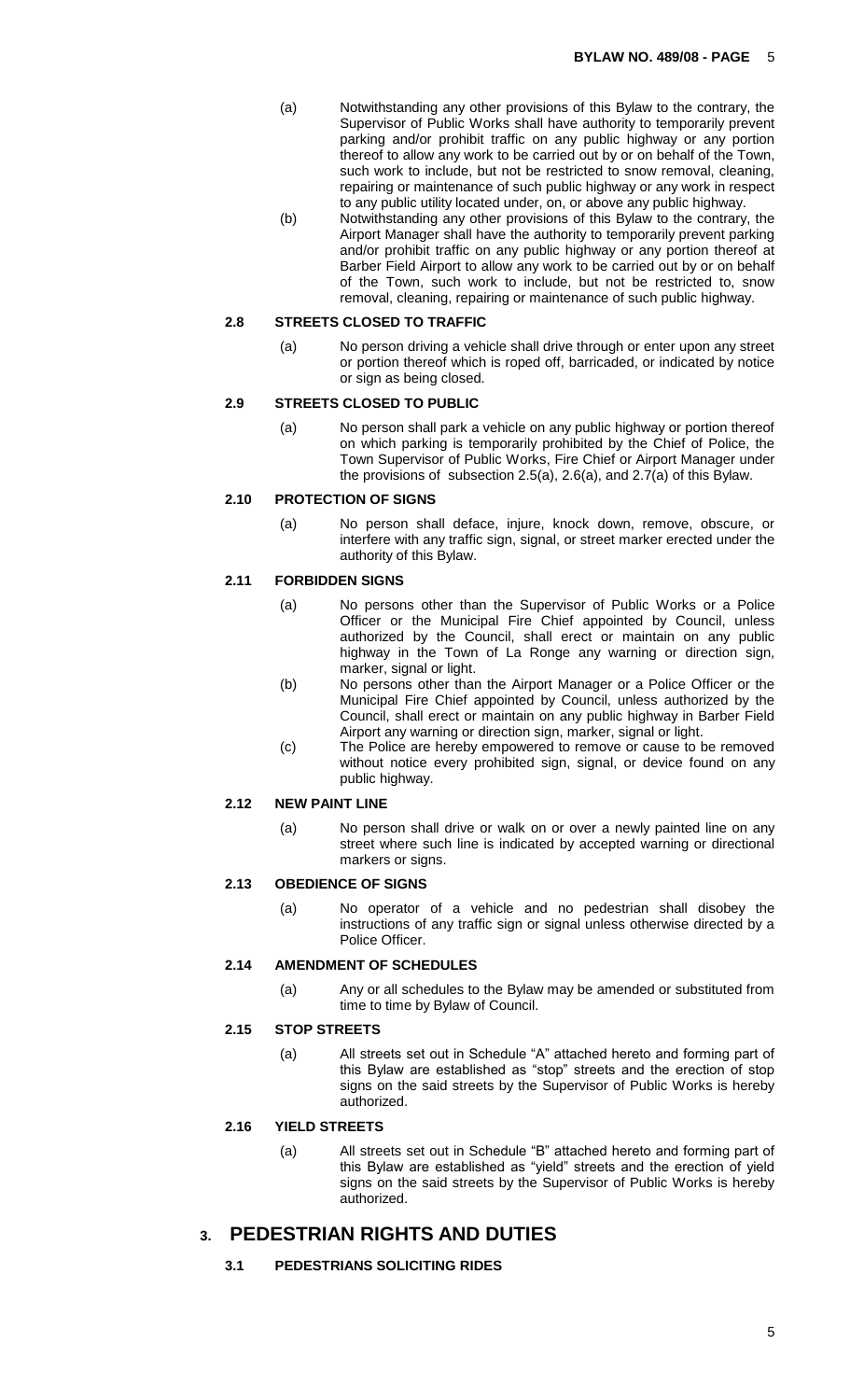(a) No person standing or walking on a public highway shall solicit a ride, by word or any action whatsoever, from the driver of a moving vehicle.

#### **3.2 OBSTRUCTING SIDEWALK OR ROADWAY**

(a) No person shall obstruct the free passage of traffic on any sidewalk or public highway.

## **3.3 NOISE PROHIBITED**

(a) No person shall make any unnecessary noise on any public highway.

#### **3.4 USE OF STREETS FOR BUSINESS**

(a) Except as may be authorized by Bylaw or resolution of Council no person shall engage in, conduct or carry on any business or display any articles for sale, including a vehicle, on any public highway or sidewalk or boulevard in the Town of La Ronge.

#### **3.5 USE OF SLEDS, COASTERS OR SIMILAR DEVICES**

- (a) No person shall coast or ride down hill on a sled, toboggan, skis, skateboard, roller skates or similar devices on a public highway.
- (b) No person shall coast or ride on a skateboard or roller skates on a public sidewalk or boulevard.
- (c) No person shall use a public highway as a playground except as authorized by resolution of Council.
- (d) Nothing in this section shall prevent a person from pulling a sleigh on which a person is riding.
- (e) The Chief of Police or Bylaw Enforcement Officer may at his discretion impound or cause to be impounded any sled, toboggan, skis, skateboard, roller skates or similar devices and waive the penalty set forth in subsection 12(g) for any offense under 3.5(a) and (b) of this Bylaw for a period up to but not exceeding seven (7) days.

#### **3.6 PUSH CARTS AND ANIMALS**

(a) Every person propelling any push cart or riding an animal upon a public highway, and every person driving any animal upon a public highway, shall be subject to the provisions of this Bylaw applicable to the operator of any vehicle, except those provisions of this Bylaw with reference to the equipment of vehicles, and except those provisions which by their very nature can have no application.

#### **3.7 PROVIDE NAME AND ADDRESS**

(a) Any person to whom a violation ticket is being issued under this Bylaw shall furnish the Police Officer or Bylaw Enforcement Officer issuing the ticket with his name and address, when required.

### **4. STOPPING, STANDING AND PARKING**

#### **4.1 STOPPING PROHIBITED IN SPECIFIED PLACES**

- (a) No operator of a vehicle shall stop such vehicle in any of the following places, except where necessary to avoid collision or conflict with other traffic or in compliance with the directions of a Police Officer or traffic sign or signal.
	- (i) within an intersection;
	- (ii) on a sidewalk;
	- (iii) on a crosswalk;
	- (iv) on a boulevard or sidewalk, or in the area set aside for a boulevard or sidewalk;
	- (v) within 7.62 meters of the driveway entrance of any fire station;
	- (vi) within 3.05 meters of a fire hydrant, measured parallel to the curb;
	- (vii) with its left hand side to the curb;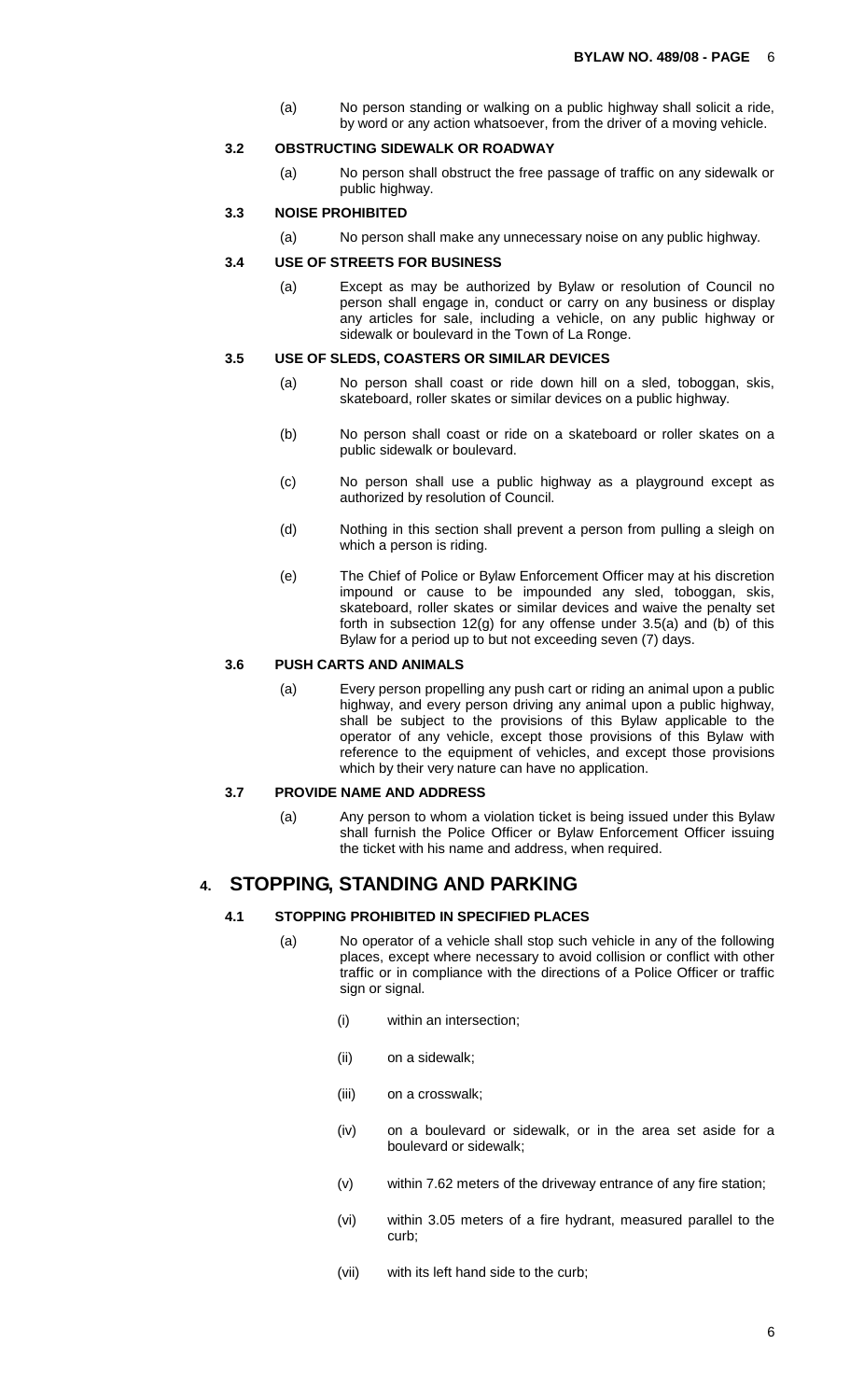- (viii) Boardman Street, the west side from La Ronge Avenue to one hundred eighty-three meters (183 m.) north, and Boardman Street, the east side from La Ronge Avenue to twenty-three meters five decimeters (23.5 m.) north and from sixty-one meters eight decimeters (61.8 m.) north of La Ronge Avenue to one hundred eighty-three meters (183 m.) north of La Ronge Avenue;
- (ix) at any other place where traffic signs prohibit stopping during such times as stopping is so prohibited.

#### **4.2** *PARKING IN A FIRE LANE OR DISABLED PERSON'S PARKING*

- (a) No person shall park a vehicle anywhere within a fire lane.
- (b) No person shall park a vehicle, other than a disabled person's vehicle, anywhere within a disabled person's parking area.
- (c) Where the owner or operator of an establishment that is required to provide disabled person's parking , as required by the Uniform Building and Accessibility Standards Act, R.S.S. 1983-84, has requested in writing that the Council of the Town of La Ronge provide impounding and disposal of vehicles unlawfully placed, left or kept on a designated fire lane area or in a disabled person's parking area, the Council may, by resolution, authorize the Bylaw Enforcement Officer to issue a violation ticket to any person in contravention of subsection 4.2 (a) or (b)
- (d) Subsections 4.2 (a) and 4.2 (b) shall not apply to any person operating a law enforcement or emergency vehicle.

#### **4.3 PARKING EXCEPT AS OTHERWISE PROVIDED IN THIS BYLAW OR AS OTHERWISE PROVIDED IN ANY OTHER BYLAW PASSED BY COUNCIL EITHER BEFORE OR AFTER THE COMING INTO EFFECT OF THIS BYLAW**

- (a) No operator of a vehicle shall park said vehicle:
	- (i) within any alley or lane;
	- (ii) within 3.05 meters of entrance of any alley or lane on all streets where parallel parking is permitted;
	- (iii) within 3.05 meters of a fire hydrant measured parallel to the curb;
	- (iv) obstructing any private driveway;
	- $(v)$  in any place mentioned in subsection 4.1(a);
	- (vi) within 6.10 meters of block corners at intersections on streets where parallel parking is permitted;
	- (vii) on all streets or portion thereof as set out in Schedule "C" attached and forming part of this Bylaw, established as streets or portions thereof on which no vehicle shall be parked at any time, and the erection of the appropriate signs by the Supervisor of Public Works is hereby authorized;
	- (viii) at the rear of any building immediately in front of its entrance;
	- (ix) any place where parking is prohibited by a police order sign, provided that the painting or a curb yellow shall, for the purpose of this Bylaw, be deemed a police order sign, and no person, unless acting under the instruction of the Police or the Supervisor of Public Works or Town Council, shall paint or permit any curb to be so painted;
	- (x) in any private parking place or on any private property of which he is not the owner, occupant or licensee, except with the consent of the owner, occupant, or licensee;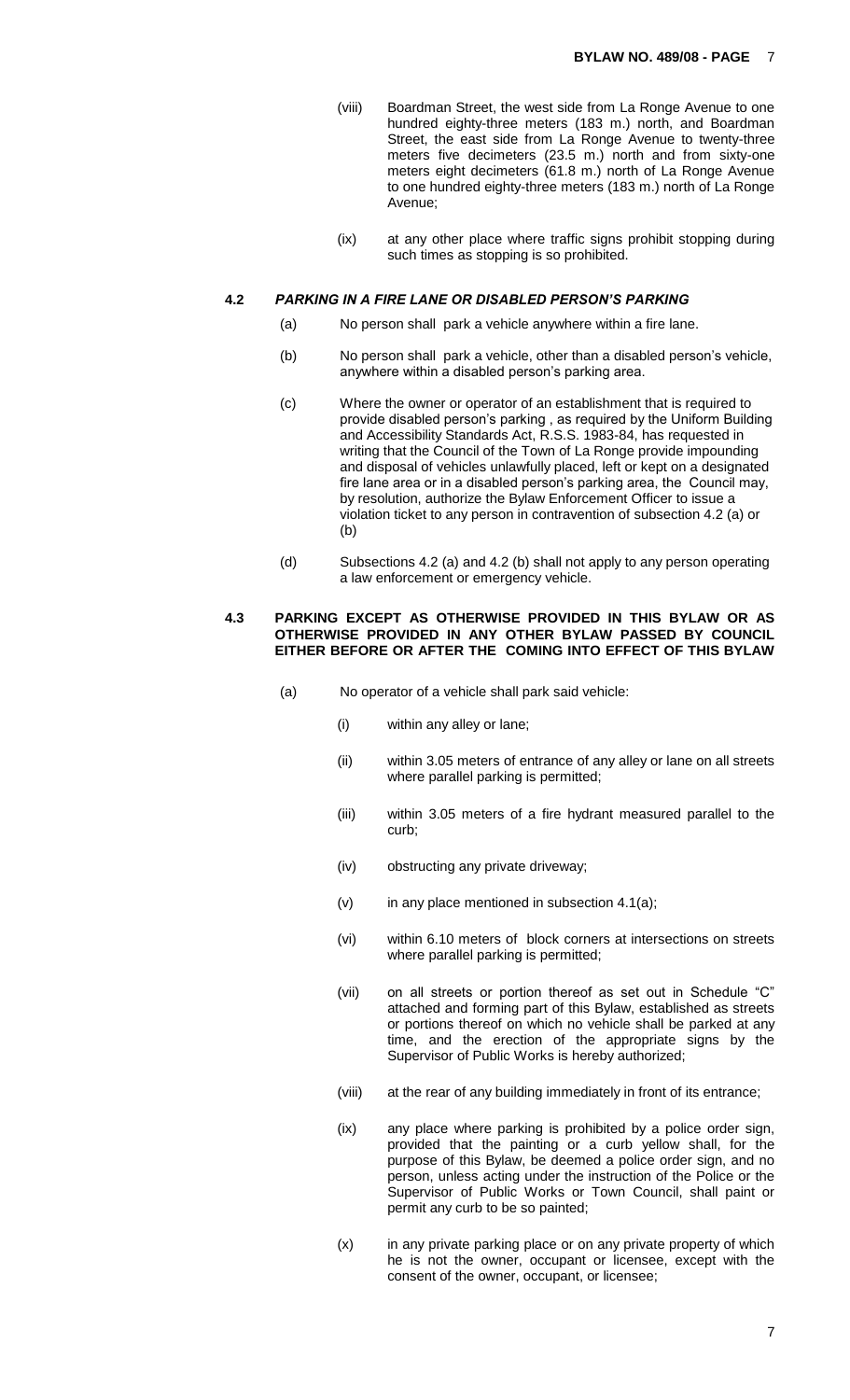- (xi) no vehicle shall be parked or left standing in such a manner that any portion of the vehicle extends over a sidewalk or sidewalk crossing;
- (xii) within 3.05 meters on either side of any sidewalk crossing;
- (xiii) in any place where a sign is displayed requiring the payment of fees in order to utilize the space, and those fees have not been paid or the duration has expired for the fees collected.

#### **4.4 ESTABLISHMENT OF BUS STOPS, ETC.**

(a) Council by resolution may authorize the establishment of five minute anytime parking zones, bus stops, taxicab stands, loading zones and hotel zones, on such public streets in such places and in such numbers as it shall determine to be of the greatest benefit and convenience to the public, and every such five minute anytime parking zone, bus stop, taxicab stand, loading zone and hotel zone shall be designated by appropriate signs.

#### **4.5 VEHICLES PROHIBITED FROM PARKING IN BUS STOPS, TAXICAB STANDS, LOADING ZONES AND HOTEL ZONES**

- (a) No person shall park any vehicle other than a bus in any bus stop, but private automobiles may stop in any bus stop for the purpose of, and while, actually loading and unloading passengers.
- (b) No person shall park any vehicle, other than a taxicab in a taxicab stand for the purpose of, and while actually loading and unloading passengers.
- (c) No person shall park any vehicle in a hotel zone at any time, except that any vehicle may stop in any such area for and while actually loading or unloading passengers or baggage.
- (d) Any areas designated as a loading zone may be used by any vehicle when actually engaged in loading and unloading passengers or merchandise or for a period not to exceed ten (10) minutes.

#### **4.6 RESTRICTED PARKING OF MOTOR VEHICLES EXCEEDING 6.10 METERS IN LENGTH**

- (a) No person shall park a motor truck, motor bus or vehicle excepting private passenger automobiles, exceeding 6.10 meters in length on any public highway in the Town excepting:
	- (i) any public parking area.

## **4.7 PARKING LIMITED**

(a) No person shall park any vehicle for a longer time on any street than allowed by traffic signs or signals.

#### **4.8 METHOD OF PARKING**

(a) Except when necessary in obedience to traffic, regulations or traffic signs or signals, no operator of a vehicle shall stop, stand, or park, such vehicle in a street other than parallel with the curb, and with the right hand wheels of the vehicle within 38 centimeters of the edge of the curb or traveled portion of the public highway with a clear space of 1.20 meters left ahead of and behind the parked vehicle except where angle parking is permitted.

#### **4.9 DOUBLE PARKING**

(a) No person shall double park any vehicle upon any public highway in the Town.

#### **4.10 DURATION OF PARKING**

- (a) No vehicle shall be parked on any street or avenue in the Town of La Ronge for an uninterrupted period of time longer than forty-eight (48) hours.
	- (i) Any vehicle parked for an uninterrupted period of time longer than forty-eight (48) hours on any street may be hauled away at the expense of the owner thereof.
- (b) No vehicle shall be parked at Barber Field Airport without first having paid the per diem parking fees or having obtained an annual parking pass, unless prior consent has been obtained by the Airport Manager.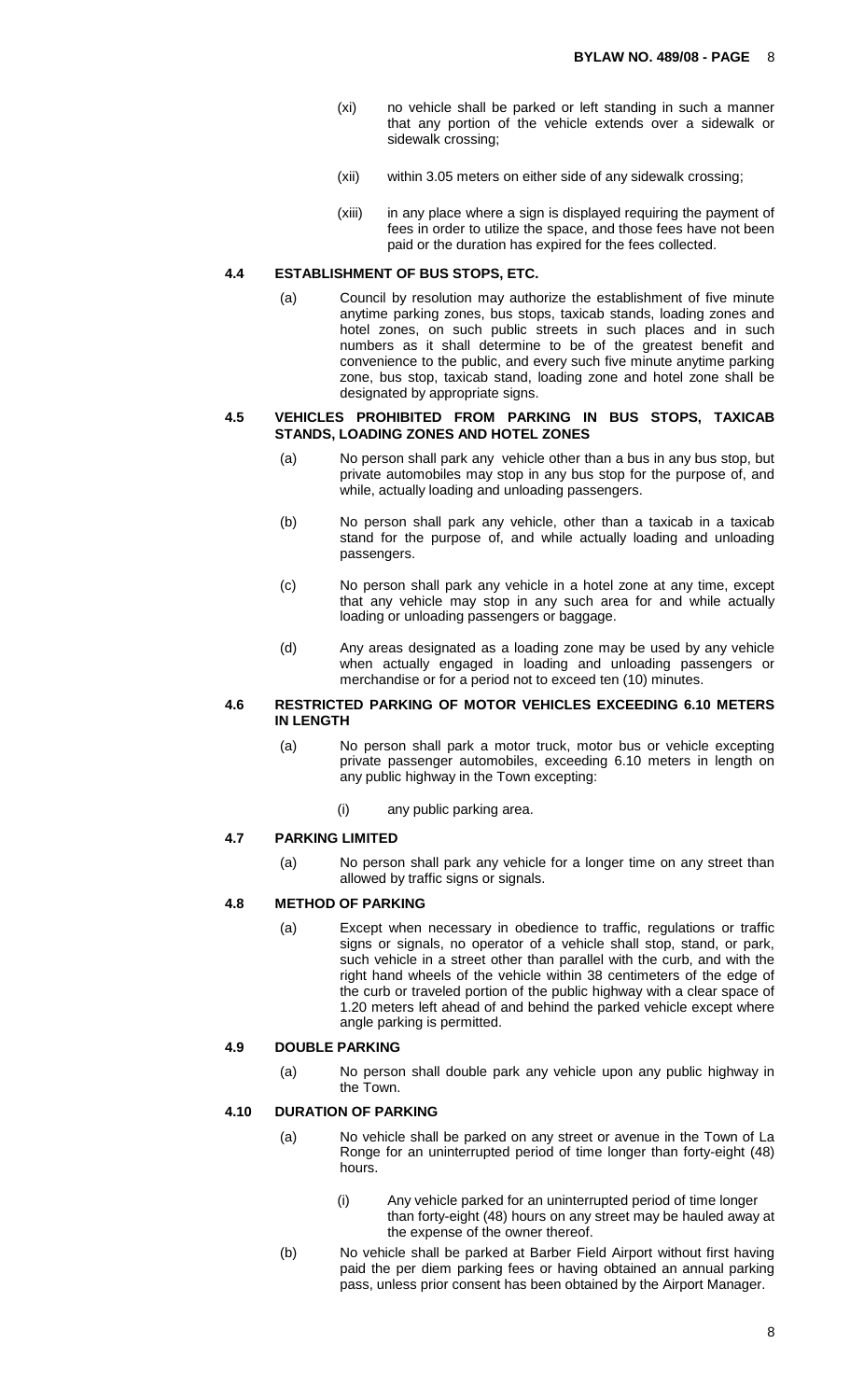(i) A vehicle found to be parked at Barber Field Airport for which parking fees are outstanding may be hauled away at the expense of the owner thereof.

#### **4.11 BLOCKING**

- (a) No person shall park a vehicle so as to block the exit of any vehicle already parked or in such a manner as to obstruct or interfere with the use of any remaining space therein by others for parking purposes.
- (b) Any vehicle parked in contravention of 4.11 (a) on any street may be hauled away at the expense of the owner thereof.

#### **4.12 ENTERING AN EXIT**

(a) No person shall enter or leave a parking area in any other manner than as indicated by signs posted in the said area, nor park a vehicle otherwise than indicated on signs erected in the said parking area.

#### **4.13 UNATTACHED TRAILER OR SEMITRAILER PARKED**

(a) No person shall leave a trailer or semi trailer parked on a public street which is unattached from the vehicle used for moving same, excepting Town owned equipment, or privately owned trailers parked for non commercial or non business related purposes, provided that such trailers do not exceed 6.10 meters in length and are parked in residential areas only. Time limit on the exceptions provided shall not exceed forty-eight (48) hours.

#### **4.14 TRUCKS - OTHER**

(a) Any vehicle used for the purpose of hauling dangerous, hazardous or obnoxious substance shall not be parked on a public highway for a period exceeding three (3) hours except for the purpose of loading and unloading.

#### **4.15 PARKING OF UNLICENSED VEHICLES**

(a) No vehicle shall be parked on a public highway unless it is displaying currently valid license plates.

#### **4.16 NO IMMOBILIZED VEHICLES ON HIGHWAY**

(a) No person shall leave any vehicle unattended for more than three (3) hours on any public highway if the vehicle has been placed on a jack or jacks and one or more wheels have been removed from it or part of the vehicle has been raised.

## **4.17 GENERAL STANDING PROHIBITIONS**

(a) No person shall open the door of a motor vehicle on the side available to moving traffic unless and until it is reasonably safe to do so, nor shall any person leave a door open upon a side of a vehicle available to moving traffic for a period of time longer than necessary to load or unload passengers.

## **4.18 VEHICLE REPAIRS**

(a) Vehicle repairs including changing tires shall not be made on any public highway unless in the case of emergency repair.

#### **4.19 LEAVE ANY VEHICLE, THROWN GLASS**

- (a) No person shall, either himself or through another person, leave any vehicle or anything that might directly or indirectly encumber, obstruct, injure, or foul any street, lane, sidewalk, road, bridge, ditch, gutter, drain or sewer in the Town of La Ronge or Barber Field Airport.
- (b) No person shall throw glass or debris on any street, playground, sidewalk, boulevard or parking lot.

#### **4.20 ANGLE PARKING**

(a) Notwithstanding any provision of Section 4 of this Bylaw to the contrary, the Council may from time to time, by resolution, designate areas where the parking of vehicles shall be at an angle, provision of Section 4 applying to parking shall apply mutatis mutandis to such angle parking areas.

## **5. RULES FOR DRIVING**

#### **5.1 BACKING A VEHICLE**

(a) No person shall back a vehicle around a corner at any time.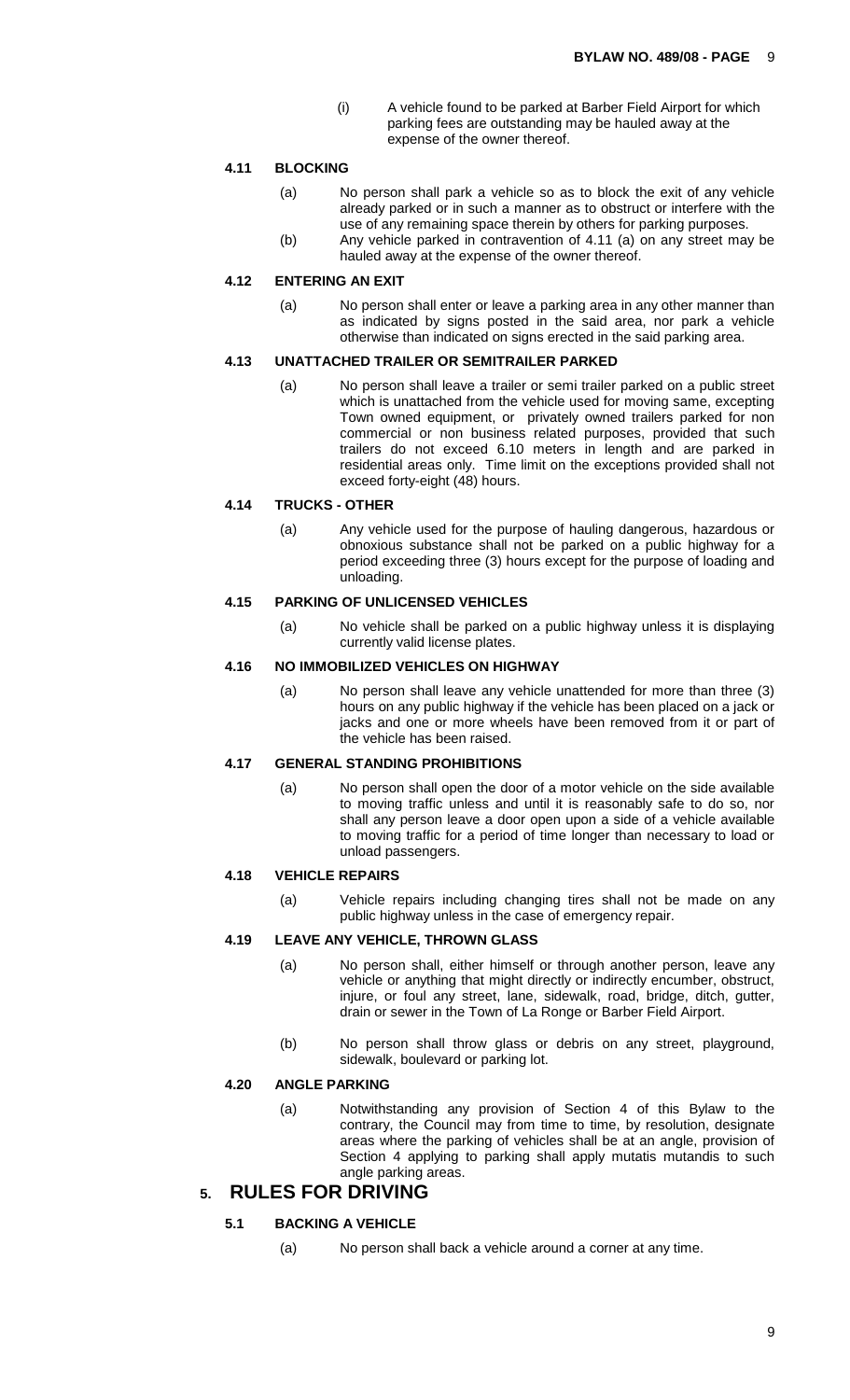- (b) No person shall back a vehicle along any street except when reasonably necessary in entering or leaving a parking space.
- (c) An operator of a vehicle or bus, before backing, shall give ample warning of his intention to do so and shall not back unless such movement can be made without interfering with other traffic.

#### **5.2 SPACE BETWEEN MOVING VEHICLES**

(a) No person driving a vehicle upon a public highway shall follow another vehicle more closely than is reasonable and prudent, having due regard for the speed of the vehicle and the amount and nature of traffic upon and the condition of the public highway.

#### **5.3 OPERATOR TO GIVE WAY TO OVERTAKING VEHICLES**

(a) No operator of a vehicle shall deviate from his direct line of travel without ascertaining that such movement can be made with safety to other vehicles approaching from the rear and about to overtake or pass such first mentioned vehicle.

#### **5.4 WEATHER CONDITIONS AFFECTING STREETS**

(a) When water, mud or slush is laying on any public highway the driver of every vehicle thereon shall so reduce the speed of his vehicle to avoid splashing any pedestrian using the sidewalk or within the boundary of the public highway.

### **5.5 U-TURNS**

(a) No operator of any vehicle shall turn such vehicle so as to proceed or face in the opposite direction except at a street intersection or street end, and "street" in this subsection shall not include any alley and/or lane. No operator of any vehicle shall turn such vehicle so as to proceed or face in the opposite direction at any street intersection where there is displayed a sign indicating no U-Turn. All highway intersections set out in Schedule "D" attached hereto and forming part of this Bylaw, are established as highway intersections where no U-Turn can be made and the Supervisor of Public Works is hereby authorized to erect the appropriate signs. At any highway intersection where a U-Turn is permitted every driver of a vehicle shall yield the right-of-way to all other vehicles within the intersection or approaching the intersection.

#### **5.6 ENTERING TRAFFIC STREAM**

(a) The driver of a vehicle when turning out from a stationary or driving position or entering the flow of traffic at or from the side of a public highway, or from the curb, shall yield the right-of-way to all traffic and to pedestrians.

#### **5.7 TRAFFIC NOT TO BE OBSTRUCTED**

(a) No person shall operate a vehicle or allow a vehicle to remain upon any public highway so as to be an unreasonable obstruction to the traffic thereon. Where the obstruction is unavoidable due to mechanical failure, the operator will not be in breach of this section provided he promptly takes measures to clear the faulty vehicle from the highway.

#### **5.8 STOPPING WHEN TRAFFIC OBSTRUCTED**

(a) Notwithstanding any traffic signal indication to proceed, no operator of a vehicle shall enter an intersection unless there is sufficient space on the other side of the intersection to accommodate the vehicle without obstructing the passage of pedestrians or other traffic.

## **5.9 VEHICLE BACKED TO CURB**

(a) No driver of a vehicle, semi trailer or trailer combination shall stand the vehicle backed up to the curb except while actually loading or unloading, and if the vehicle is a semi trailer or trailer combination, the motor vehicle or truck tractor unit thereof must stand parallel to the curb and faced in the direction of the going traffic, but no vehicle shall stand so backed up that it obstructs the free passage of traffic lawfully using the public highway.

#### **5.10 DELIVERIES IN LANE OR ALLEY**

(a) Wherever access can be had to an alley or from their own property, persons making deliveries or collections of commodities to or from stores, restaurants, hotels, and commercial buildings, shall make them therein.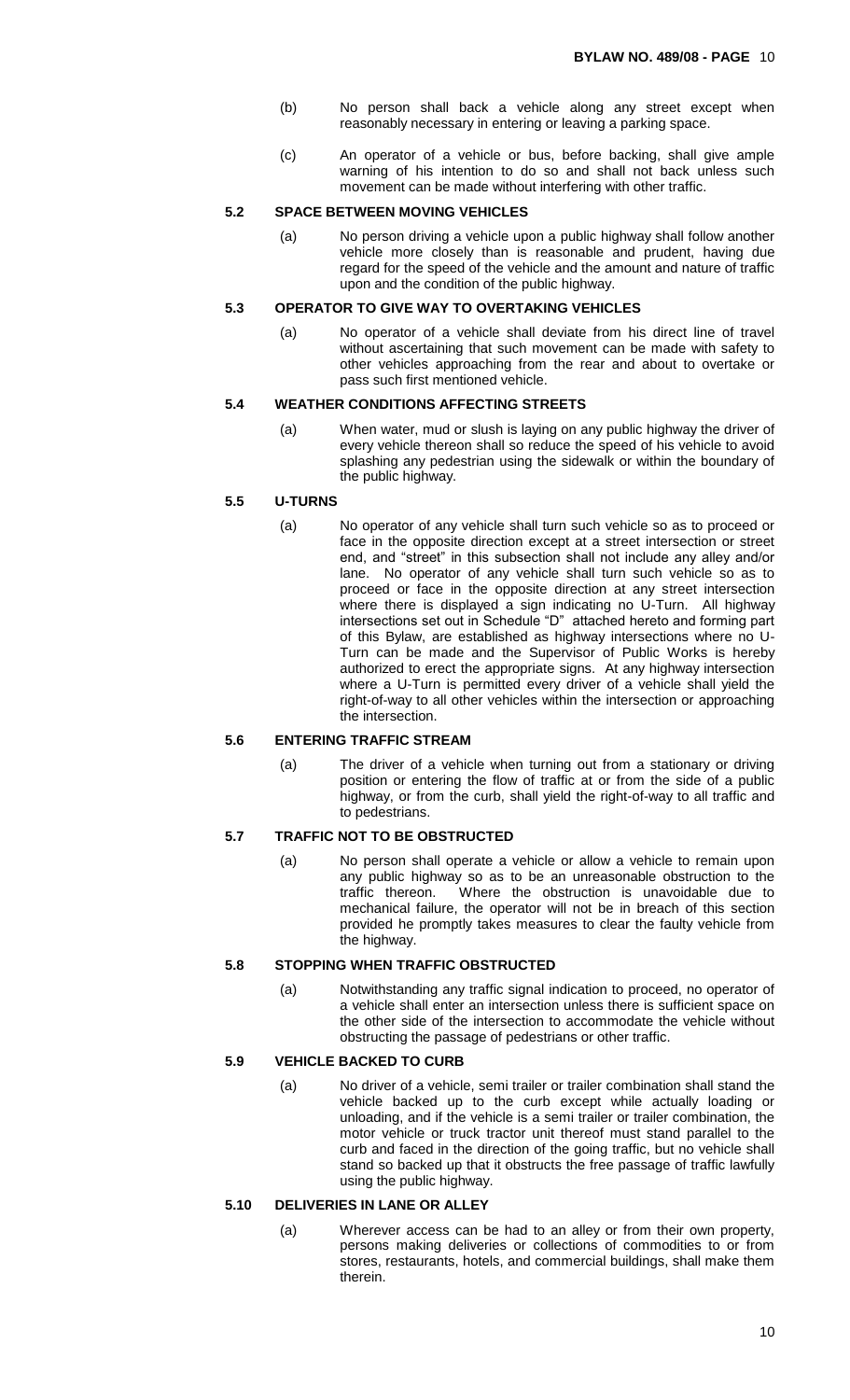#### **5.11 VEHICLES NOT TO BE DRIVEN ON SIDEWALKS**

(a) No operator of a vehicle shall drive within any sidewalk area, except at a permanent or temporary sidewalk crossing.

#### **5.12 VEHICLES NOT TO BE DRIVEN ON FIRE HALL EXIT ROAD**

- (a) No operator of a vehicle shall drive on the Fire Hall approach that adjoins the Fire Hall property to Highway #102.
- (b) Subsection 5.12 (a) shall not apply to any person operating a law enforcement or emergency vehicle during active duty.

#### **5.13 CRUISING**

(a) No operator or passenger of any vehicle shall solicit business while traveling on a street, nor shall an operator or passenger of any vehicle annoy any person by soliciting business or enticing any person to his vehicle unless licensed to do so by the Town.

#### **5.14 SPEED LIMIT**

- (a) With the exception of Fire Department vehicles, Police vehicles and ambulances, operating sirens and required warning lights when on duty or in cases of emergency, no person shall operate a motor vehicle within the corporate limits of the Town of La Ronge at a speed greater than the speed limits set forth in subsection (i), (ii) and (iii) of this section.
	- (i) Subject to subsections (ii) and (iii) no person shall operate a vehicle within the corporate limits of the Town of La Ronge at a speed greater than forty (40) kilometers per hour unless otherwise posted excluding provincial highways.
	- (ii) No person shall operate a motor vehicle at a speed greater than thirty (30) kilometers per hour:
		- within one hundred (18) meters of a school area or grounds or a playground.
	- (iii) No person shall drive any vehicle at a rate of speed greater than thirty (30) kilometers per hour on any roadway in the Town's cemetery or parks.

#### **5.15 EMERGENCY VEHICLES**

(a) An operator of a vehicle shall not follow any fire engine, ambulance, or other emergency vehicle at a distance of less than 50 meters when such apparatus is responding to an alarm and/or when using flashing lights or sirens.

#### **5.16 CROSSING FIRE HOSE**

(a) No operator of a vehicle shall permit such vehicle to cross over or interfere with any fire hose.

#### **5.17 RIDING OR DRIVING ON SIDEWALK PROHIBITED EXCEPT WITH PERMISSION OF THE SUPERVISOR OF PUBLIC WORKS**

(a) No person shall ride, drive or back any vehicle along or across any sidewalk, or curb, gutter, or boulevard, except at a regular sidewalk crossing or public highway intersection, unless with the written permission of the Supervisor of Public Works.

#### **5.18 UNUSUAL NOISE**

- (a) No person by use of any mechanical device or devices on a vehicle shall, while operating a vehicle within the Town of La Ronge, make any unusual, unnecessary, or unreasonable noise, except given a license to do so by the Town.
- (b) For the purpose of subsection (a) preceding, and without limiting or restricting the generality of said subsection (a) preceding, unusual, unnecessary and/or unreasonable noise shall be deemed to include the noise caused by the screeching of tires, backfiring of motors, and sounding of horns, and unreasonable acceleration of motors.
- (c) No person shall operate a vehicle on any public highway at any time in the Town of La Ronge in such a manner as to cause the rear wheels of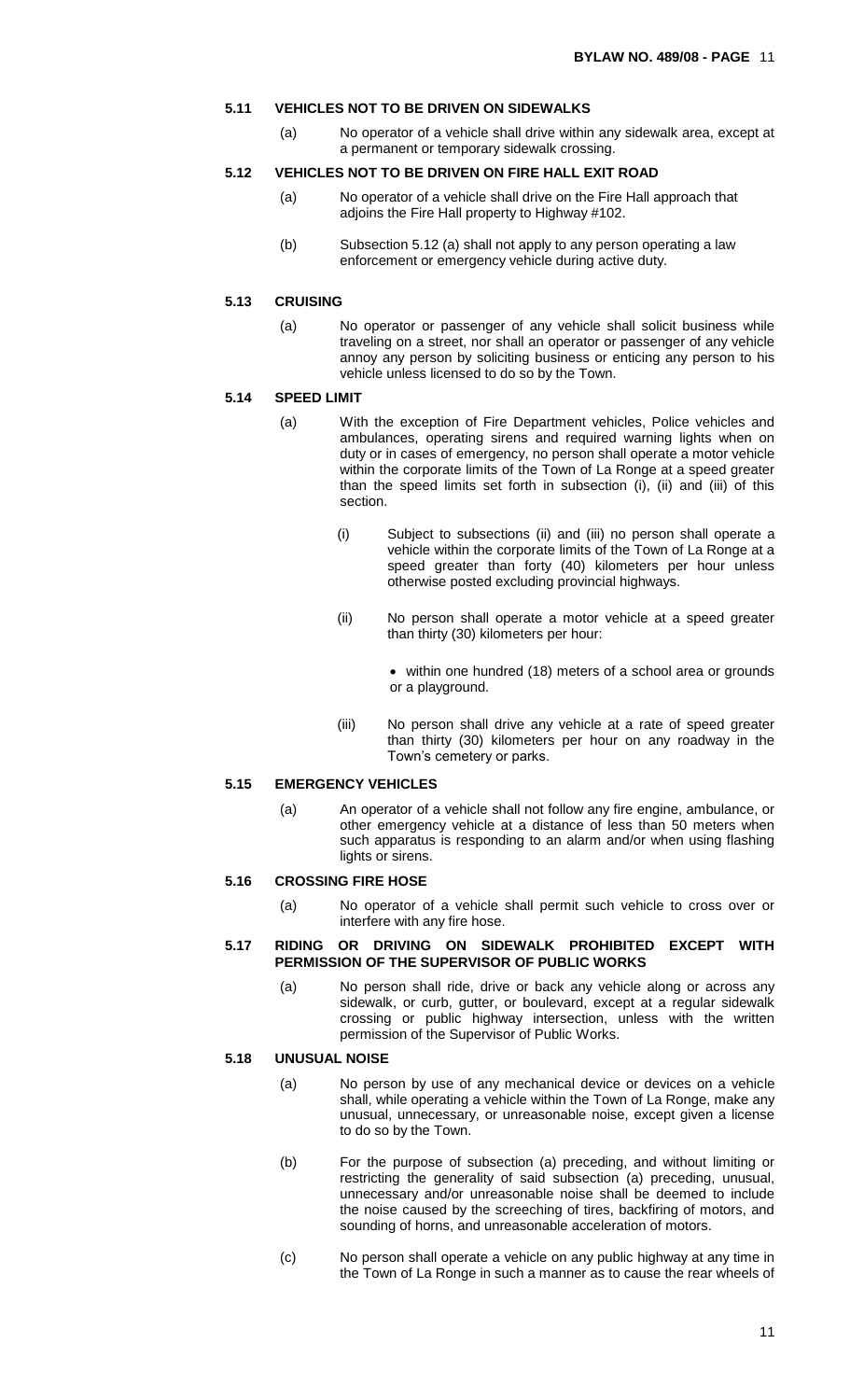the vehicle to spin whereby foreign objects are thrown from or by the wheels of the vehicle.

#### **5.19 FUNERAL PROCESSIONS**

(a) All vehicles in a funeral procession shall have their headlights and fourway flashers on irrespective of the time of day.

#### **5.20 BOARDING A MOVING VEHICLE**

(a) While a vehicle is in motion, no person shall step off or board or catch or hold on to same nor attempt to step off or board or catch or hold on to same.

#### **5.21 DRIVING ON PLAYGROUNDS**

(a) No person shall park or drive a vehicle upon or across a playground or that portion of school grounds or recreational area not intended for parking or passage of vehicles, except such recreational areas as are designated by resolution of Council for the use by snowmobiles or golf carts.

#### **5.22 SLOW MOVING TRAFFIC**

(a) All slow moving traffic shall keep as near the right hand curb as possible.

#### **5.23 PARADES**

- (a) No parade shall be held without first obtaining a permit from the Chief Administrative Officer or their designate who shall designate and approve the hour and route of the parade.
- (b) Application for a permit for a parade shall be made on a form as set out in Schedule "B" to the Chief Administrative Officer or their designate, giving the nature of the parade, the intended route, date and time.
- (c) No person shall cross through or in any way obstruct or interfere with a parade or assembly for which a parade permit has been obtained.

## **6. REGULATIONS RESPECTING OPERATION OF BICYCLES AND MOTORCYLES**

#### **6.1 BICYCLE AND MOTORCYCLE REGULATIONS**

- (a) Every person when operating a bicycle or motorcycle upon any public highway in company with other bicycle or motorcycle operators, shall so operate or ride the same as to proceed with said operators in single or double file.
- (b) No more than one person shall ride upon any bicycle propelled by muscular power upon any public highway except a bicycle built for two, and no person shall ride upon any motorcycle other than upon a seat attached to said vehicle.
- (c) A rider of a bicycle or motorcycle shall not remove both hands from the handle bars at the same time, or both feet from the pedals at the same time, nor shall he practice any acrobatics or fancy riding on any public highway.
- (d) No person shall ride a bicycle or motorcycle with wheels greater than 22 inches in diameter upon a sidewalk or boulevard, but may ride over an approach or sidewalk crossing.
- (e) Every person riding a bicycle shall ride as close as possible to the right hand curb or to any person who may be riding a bicycle on his right side, but this shall not apply when the rider is approaching an intersection and indicating his intention to turn from a direct line by giving a visible signal.
- (f) Every bicycle when operated upon a public highway shall be equipped with a brake adequate to control the movement of and to stop such bicycle whenever necessary. Such brake shall be maintained in efficient working condition at all times.
- (g) No person shall, exclusive of his own body weight, carry on a bicycle a load of a greater weight than 110 kilograms, nor shall such load extend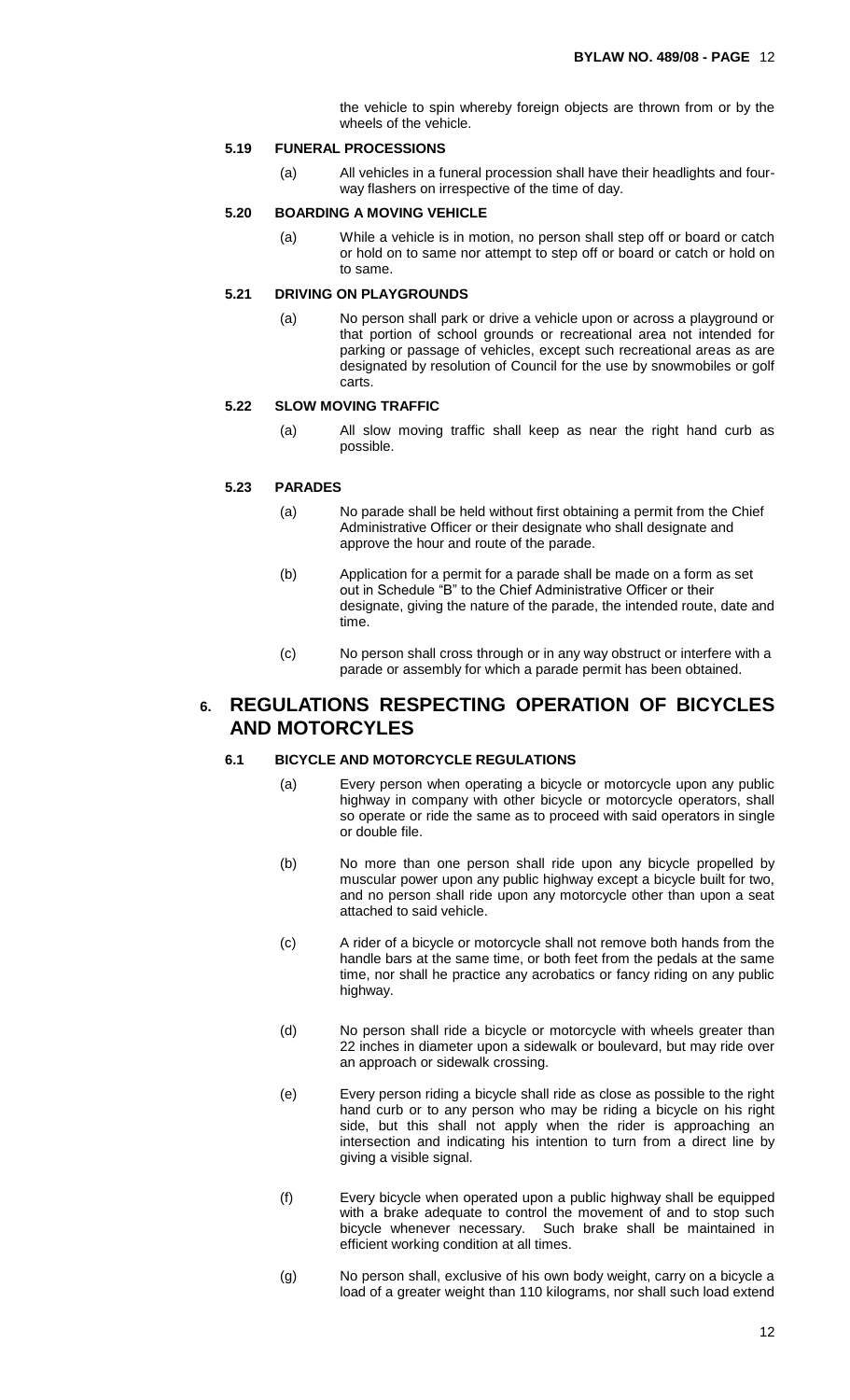to a greater width than 46 centimeters on either side of the centre line of the bicycle, nor to such a height as to obstruct the clear vision in all directions of the operator of the bicycle, when seated on the seat of the bicycle.

- (h) An operator of a bicycle or motorcycle upon a street shall not tow or drag any person on roller skates, skate boards, skis, or toboggan nor any coaster sled, child's wagon or any other vehicle nor shall any such operator wheel another such vehicle along the side of the vehicle so operated by him.
- (i) Every owner of a bicycle shall obtain a Town license for that bicycle, which bicycle must have a serial number stamped on the frame, upon payment of a license fee as set by resolution of Council and completion of a bicycle license application.
- (j) Bicycle licenses shall be valid for the lifetime of the bicycle or until ownership of the bicycle is transferred.
- (k) Where the ownership of a licensed bicycle is transferred, the bicycle license may be continued upon payment of a bicycle license transfer fee as set by resolution of Council and completion of a bicycle license transfer application.
- (l) No person may operate or park a bicycle on public property unless that bicycle bears a valid Town license issued to that bicycle.
- (m) The Chief of Police or Bylaw Enforcement Officer may at his discretion impound or cause to be impounded any bicycle and waive the penalty set forth in subsection 12(g), as follows:
	- $(i)$  for any offense under subsection 6.1 (a) to (h) inclusive of this Bylaw for a period up to but not exceeding seven (7) days;
	- (ii) for any offense under subsection  $6.1$  (i) to (I) inclusive of this Bylaw for such period until the owner purchases the necessary license.

## **7. REGULATIONS RESPECTING THE OPERATION OF SNOWMOBILES WITHIN THE TOWN OF LA RONGE**

- (a) All snowmobiles shall be operated as far to the right hand side of the highway as is practicable.
- (b) Snowmobiles shall only be operated in single file.
- (c) Notwithstanding the provisions contained in subsection (1) of section 21 of *The Snowmobile Act*, R.S.S. 1978, it shall be lawful to operate a snowmobile between the hours of seven (7) a.m. and eleven (11) p.m. o'clock.
- (d) Notwithstanding paragraph (c) above it shall be lawful to operate a snowmobile on the portion of provincial highways namely "La Ronge Avenue" and "Boardman Street" only for the purpose of crossing said highway.
- (e) Crossing of a highway as provided in paragraph (d) above shall be in accordance with section 21 of *The Snowmobile Act*, R.S.S. 1978, which provides:
	- (i) the operator stops the snowmobile before entering upon the traveled portion of the highway;
	- (ii) any passengers on the snowmobile or any towed conveyance being towed by the snowmobile shall disembark there from before the operator of the snowmobile commences to cross the highway and remain disembarked there from during the crossing;
	- (iii) the operator yields the right of way to all other vehicles and persons using the highway; and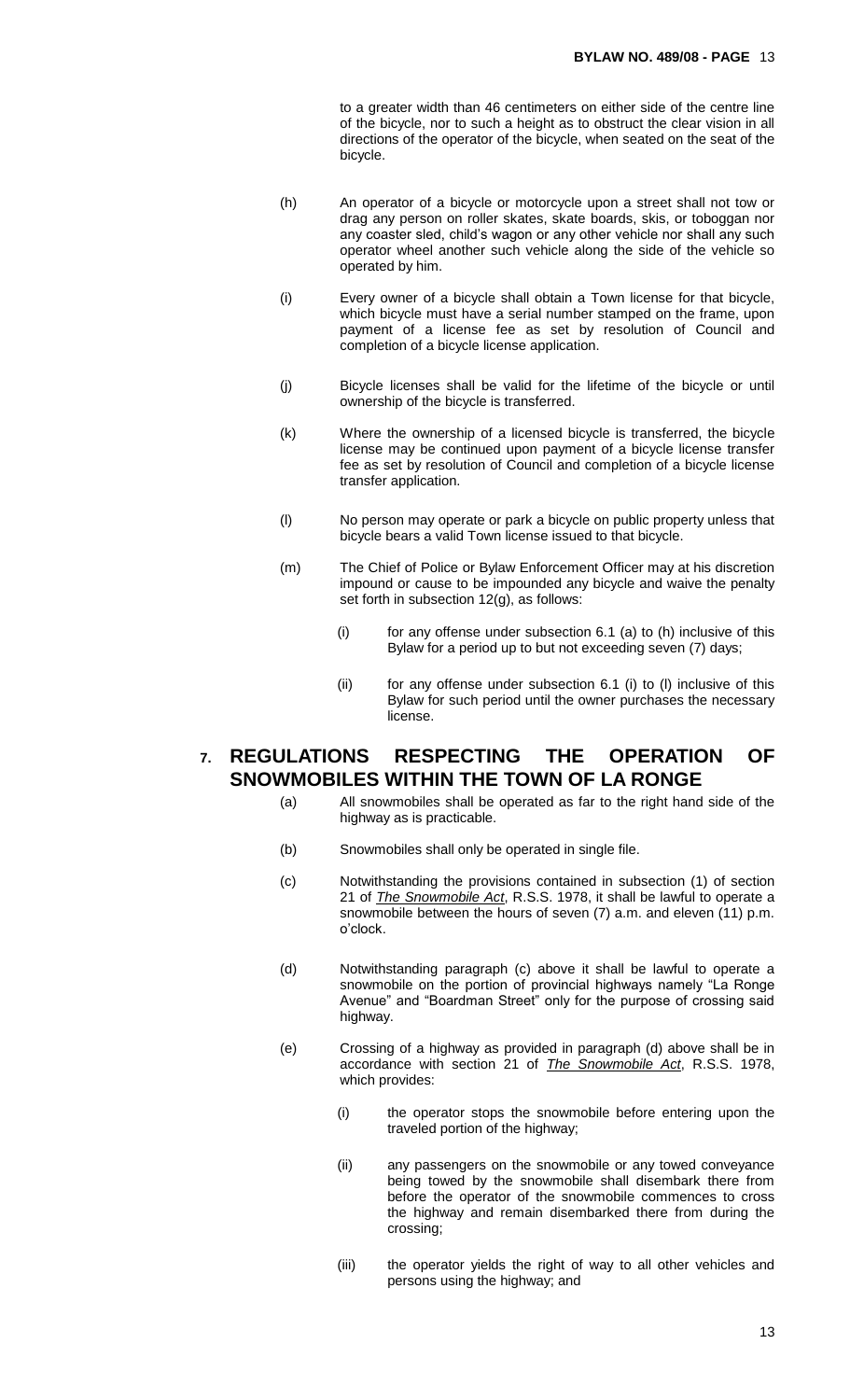- (iv) the operator crosses the highway by the most direct and shortest route of travel available to him.
- (f) No person shall operate a snowmobile within the corporate limits of the Town of La Ronge at a greater speed than twenty (20) kilometers per hour but excluding provincial highways.
- (g) No person shall operate a snowmobile within the corporate limits of the Town of La Ronge on any sidewalk or walking path.
- (h) Snowmobiles are banned from all parks except those adjacent to the lake; and, the lakeshore parks are to be used only for crossing purposes.

## **8. REGULATIONS RESPECTING SCHOOL BUSES EQUIPPED WITH ALTERNATING FLASHING LIGHTS**

- (a) The driver of a school bus, equipped as provided by The Highways and Transportation Act, 1997, when driving on a public highway with a posted limit of fifty-five (55) kilometers (34.18) miles or less:
	- (i) shall activate the flashing signals when stopping for the purpose of loading or unloading school children at least one hundred and seven (107) meters before the point of loading and unloading school children;
	- (ii) maintain the operating of the flashing signals while stopped to load or unload the children;
	- (iii) when unloading school children, discontinue the operation of flashing signals after the school children have reached a place of safety, before continuing along the public highway.

## **9. REGULATIONS RESPECTING EQUIPMENT AND STREET OBSTRUCTION**

#### **9.1 HEAVY MACHINERY, VEHICLES WITH SPIKES, ETC.**

- (a) No person shall drive on any of the highways and vehicle having metal spikes, lugs or cleats projecting from the face of the wheel or tire of such vehicle, or any vehicle having a caterpillar tread, nor shall any heavy machinery or tractor of such weight or so equipped as might cause damage to the highways, be moved, conveyed, or operated on the highways, until a permit to do so has been first obtained from the Supervisor of Public Works, such permit may be granted on application in writing, in which the route to be taken, the weight and nature of the vehicle or machinery and such other further information as the Supervisor of Public Works may require shall be set forth, and the applicant shall therein agree to pay all the damages caused to the highways as a result of the operation and conveyance or movement of such vehicle or machinery, and shall forthwith furnish to the Council such security for such amounts as shall be required by the Council, and which said security must be in every way satisfactory to the Council.
- (b) No person shall use any public highway in a manner that does or is likely to cause damage to the surface of the said public highway.
- (c) No person shall operate any class or classes of vehicles or tractors with lugs or cleats or flanges, nor shall any person, move any object on wheels, rollers, or otherwise, upon the public highway which does or is likely to cause damage to the surface of the public highway, nor shall any person use any public highway in a manner that does or is likely to cause damage to the surface of the said public highway. All vehicles operated over public highways must have wheels in good repair.

#### **9.2 SIZE OF LOADS**

(a) No person shall permit a load exceeding in width 2.6 meters or in height 4.12 meters or in length 19.8 meters (65 feet), except Town owned equipment, to be moved over any public highway unless authorized by a special permit issued by the Supervisor of Public Works in pursuance to this or any other Bylaw of the Town except hay, straw, or fodder carried on a vehicle other than a motor vehicle which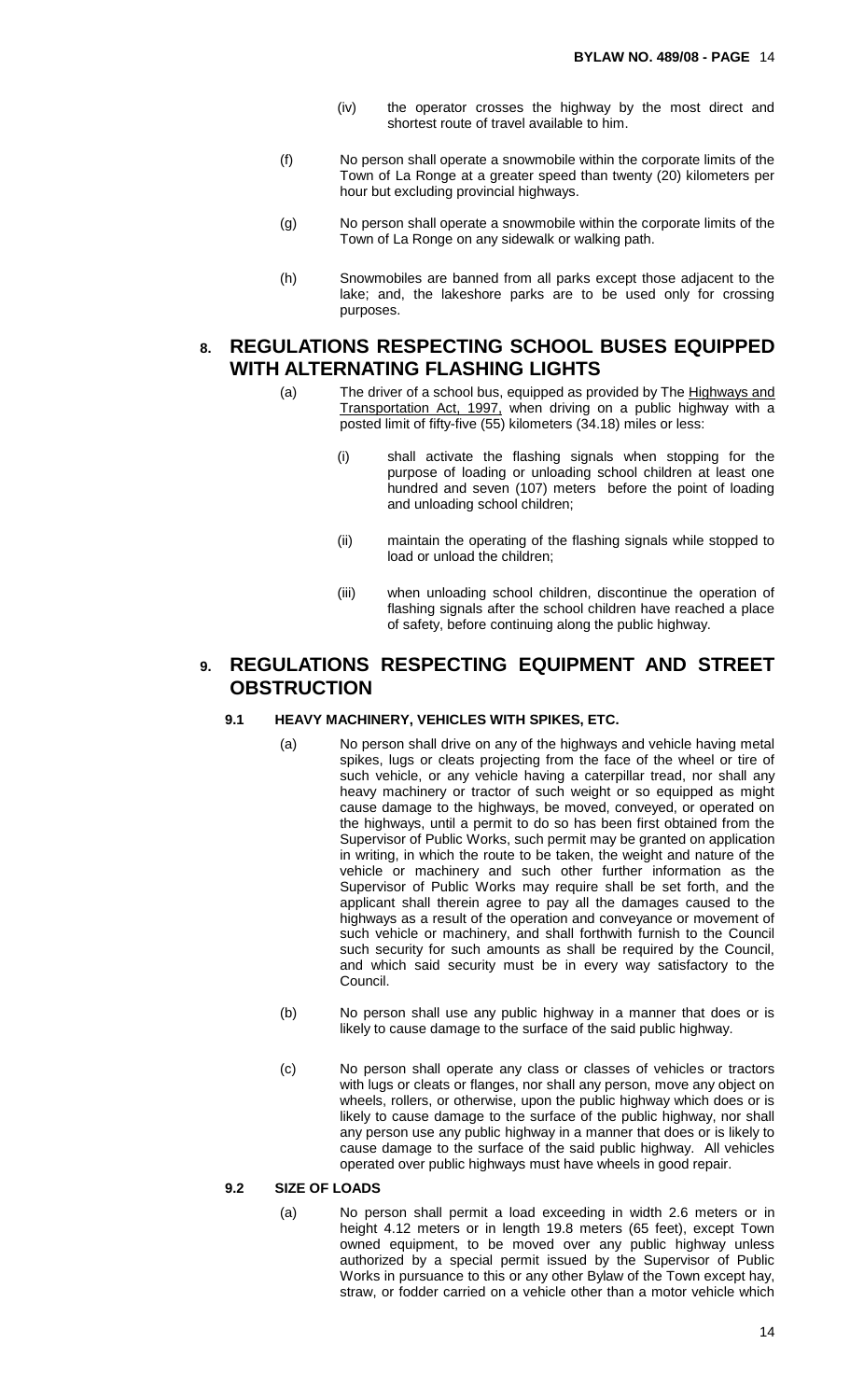may have a width of 3 meters (10 feet). This provision does not apply to those areas of Town subject to regulations under The Highways and Transportation Ac, 1997.

#### **9.3 CONDUCT OF VEHICLE**

(a) No person shall drive or conduct a vehicle in such condition or so loaded as to be likely to cause unnecessary delay in traffic, or accident or injury to the person or property.

#### **9.4 RUBBISH ON STREETS**

(a) All material of any kind being transported over any public highway must be transferred in such a manner and in such containers that no part of the material while in transit, shall find its way to the surface of the public highway. Should any material be spilt upon the public highway, it shall immediately be removed by the person in charge of said material, so that the public highway shall be in as clean and usable state as before the material was spilt. The owner of any vehicle shall be responsible for any violation of this section.

#### **9.5 HORSE OR CATTLE RUN AT LARGE**

(a) No person shall suffer or permit any horse, mule, ass, swine, sheep, goat, cattle or any of the bovine species to run at large on any public highway.

## **10. TRUCK REGULATIONS**

#### **10.1 HEAVY VEHICLE ROUTE, WEIGHT RESTRICTIONS, ETC.**

- (a) Council may by resolution, from time to time designate certain public highways within the boundaries of the Town of La Ronge as heavy vehicle routes.
- (b) The public highways set out in Schedule "E" hereof are hereby designated as heavy vehicle routes and the erection of signs for the said streets is hereby authorized.
- (c) On all public highways designated as heavy vehicle routes, the maximum gross weight permitted, including the weight of the vehicle, on the road surface shall not exceed the following, namely:
	- (i) for a two axle truck or a two axle passenger carrying motor vehicle -
		- 12,700 kg.
	- (ii) for a three axle truck or a three axle passenger carrying motor vehicle - 19,050 kg.
	- (iii) for a four axle truck 25,400 kg.
	- (iv) for any semi trailer unit or combination of vehicles other than those included in clauses (i), (ii) and (iii) - 33,500 kg.
	- (v) for any other vehicle other than those referred to in clauses (i), (ii), (iii) or (iv) and for any building, object or contrivance - 9,100 kg.
- (d) On all public highways not designated as heavy vehicle routes, the maximum gross weight permitted including the weight of the vehicle, on the road surface shall not exceed the following:
	- (i) for a three axle truck or a three axle passenger carrying motor vehicle -

15,000 kg.

- (ii) for a five axle truck or a five axle passenger carrying motor vehicle - 25,000 kg.
- (e) The driver of every truck exceeding the weight restrictions outlined in subsection (d) shall follow the marked "Heavy Vehicle Route". The driver of any truck or other vehicle in excess of the weight restrictions outlined in subsection (d) found traveling on any street or avenue other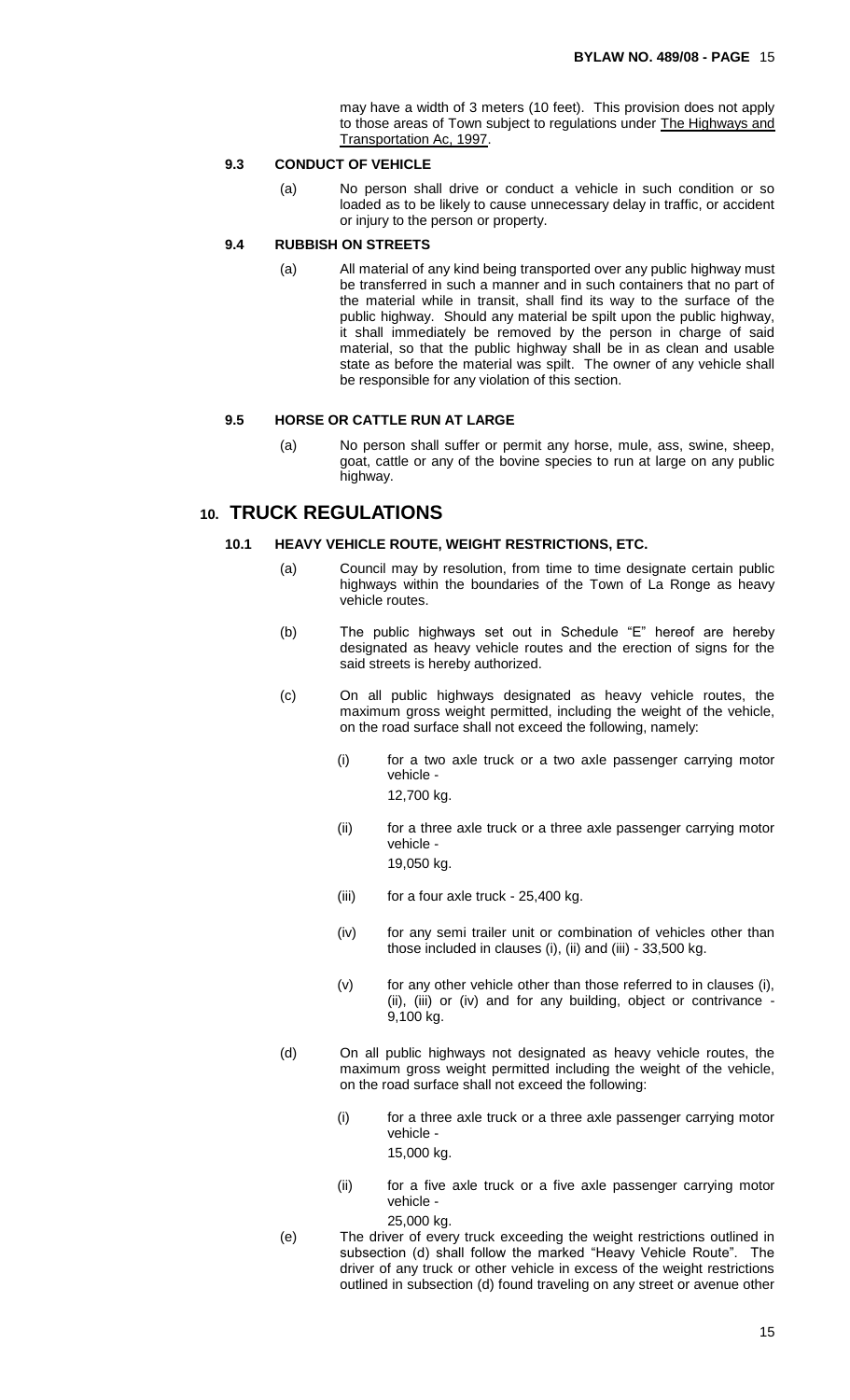than those designated as the "Heavy Vehicle Route" shall be in violation of the Bylaw excepting in those cases where a truck or other vehicle is required to leave the heavy vehicle route for the purpose of pickup or delivery in which case the driver shall do so by the most direct route to the consignee or shipper and shall return to the heavy vehicle route by the most direct route.

- 
- (f) Whenever it shall be necessary to transport a single article which cannot be divided, and which exceeds the weight restrictions set out in subsection (c) or exceeds twenty (20) meters total length over the streets or alleys of the Town, the same shall be done only after issuance of a special permit for a single trip with the load so to be transported. The Supervisor of Public Works is hereby authorized upon application to grant such special permit which shall be in writing for the moving of any such heavy single article, which cannot be divided, provided that the person, firm or corporation making such application may be required to furnish a bond or an amount to be fixed by the Town Administrator payable to the Town and conditioned so as to save the Town harmless from any claim, loss or damage that may result from the granting of such permit, or that may arise from or on account of any work done thereunder and further condition that the grantee shall restore at his own cost to a condition satisfactory to the Supervisor of Public Works any pavement, sewer pipe, conduit, or other property that may be injured by reason of the transportation of such article under such permit and the Supervisor of Public Works in granting such permit shall, whenever it may appear to him necessary to do so, in order to protect the pavement of the Town or to prevent obstruction to traffic, limit the said permit as to time and particular street or streets to be used and impose such other special condition as may in his opinion tend to prevent injury, or damage to the Town or its property.
- (g) Whenever a freight carrying vehicle passing over any street or alley of the Town is found to be operating in violation of the provisions of this section, such vehicle shall not be permitted to proceed further until the excess load is reduced or permit secured to comply with the provisions of this section.
- (h) In any prosecution for a violation of the provisions of this section the onus of proof shall be on the accused.
- (i) The provisions of this section shall not apply to any persons operating a heavy vehicle owned by the Town of La Ronge while actually in use in the service of the Town.
- (j) This section shall not apply in the case of any vehicle owned or hired by the Town, or which is owned or hired by any person who is carrying out a contract or contracts within the Town for the purpose of any public works or works of the Town provided, however, that in the latter case such vehicle must be actually used in connection with such public works or works.

## **11. ENFORCEMENT**

#### **11.1 PERSONS COMPLYING TO BYLAW**

(a) Any person who contravenes any of the provisions of this Bylaw or fails to comply therewith or with any notice given thereunder, shall be liable upon summary conviction to the penalties herein set forth.

#### **11.2 OWNER OF MOTOR VEHICLE**

(a) The owner of a motor vehicle as defined by The Highways Transportation Act, 1997 shall be liable for violation of any of the provisions of this Bylaw in connection with the operation of a motor vehicle, unless such owner proves to the satisfaction of a Provincial Court Judge or Justice of the Peace trying the case, that at the time of the offense, the vehicle was not being operated by him nor by any person with his consent, expressed or implied.

#### **11.3 REMOVAL OF VEHICLES**

(a) A Police Officer, Bylaw Officer, or in the case of Barber Field Airport, the Airport Manager may, without warrant, seize any vehicle that, in his opinion, is parked contrary to the provision of this Bylaw; and may retain it in his possession or store it in a suitable place until the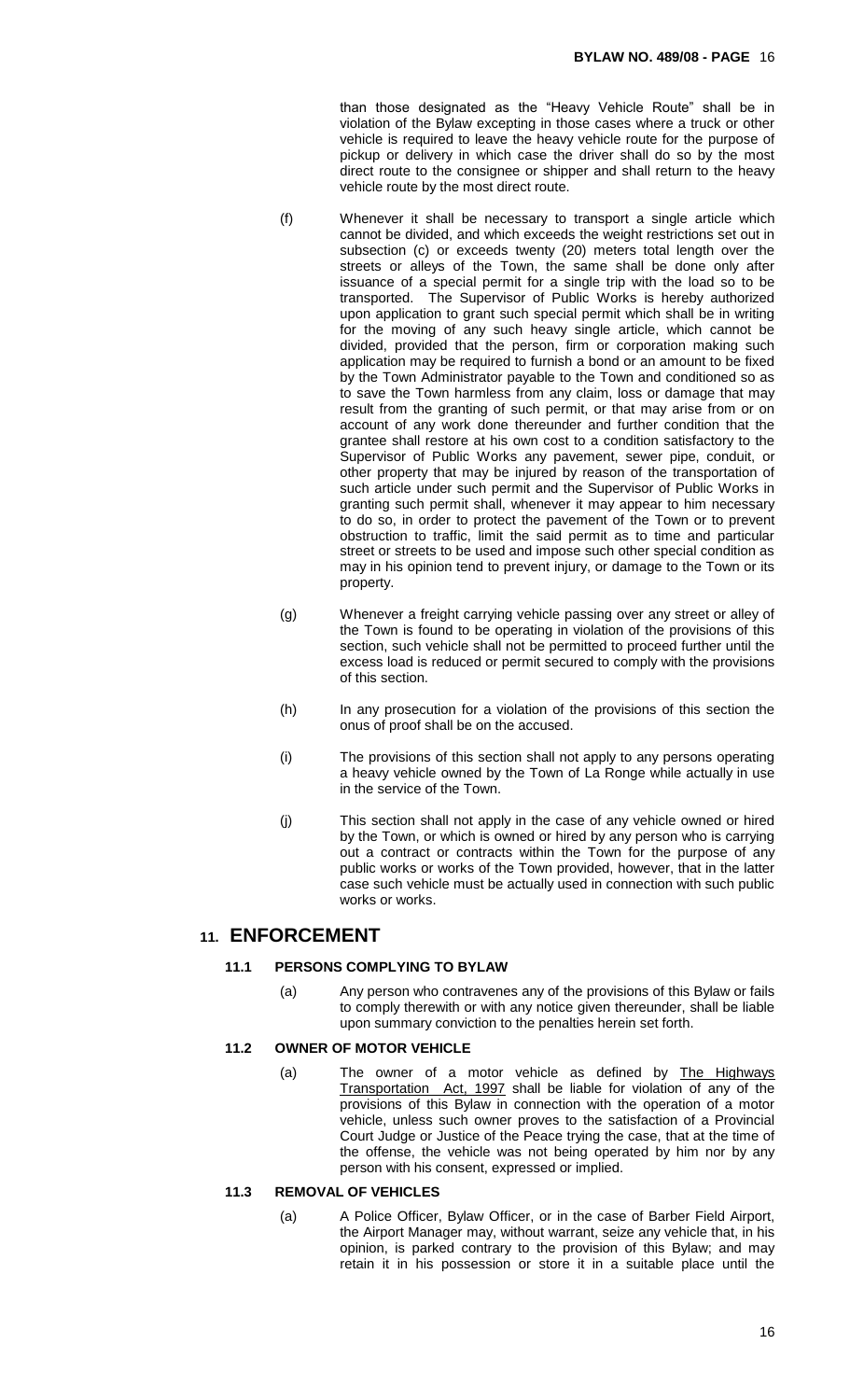expenses of the seizure and the retention or storage are paid by the registered owner of such vehicle or his/her authorized representative.

- (b) Where a vehicle has been seized under subsection (a) no person shall take it out of the possession of the person making the seizure or remove it from the place in which it has been stored, without the written consent of a Police Officer, Bylaw Officer or the Airport Manager, in the case of Barber Field Airport
- (c) The expenses mentioned in subsection (a) are a lien upon the vehicle seized and if the owner of the vehicle cannot after reasonable inquiry be found or if he fails to pay the expenses within fourteen (14) days after the day on which a notice requiring him to do so has been served on him or sent to him by registered mail, the vehicle may be sold for the purpose of recovering the expenses, then Section 19 of The Commercial Liens Act, R.S.S. 2001*, Chapter C-15.1* and amendments thereto shall apply mutatis mutandis to the sale and the disposition of any surplus monies.

#### **12. PENALTIES**

- (a) Notwithstanding the provisions of subsection 12(i) to the contrary, any person who violates section 10 hereof is guilty of an offense and liable on summary conviction to a fine of not more than Five Hundred Dollars (\$500.00) plus One Dollar (\$1.00) for each forty-five kg. or fraction thereof by which the actual gross weight exceeds four hundred and fifty (450) kg. more than the prescribed maximum gross weight and in default of payment, to imprisonment for a term of not less than seven (7) days nor more than thirty (30) days.
- (b) Any person who commits an offence under subsection or 5.18 (a), (b) or (c) or subsection 9.1 (a), (b) or (c) hereof is guilty of an offense and liable on summary conviction to a fine of not more than Five Hundred Dollars (\$500.00) and in default of payment, to imprisonment for a term of not less than seven (7) days nor more than thirty (30) days.
- (c) Any person who commits an offense under subsection 2.3, 2.4, 2.10 and Section 8 hereof is guilty of an offense and liable on summary conviction to a fine of not more than Two Hundred Dollars (\$200.00) and in default of payment, to imprisonment for a term of not less than seven (7) days nor more than thirty (30) days.
- (d) Any person who commits an offense under subsection 3.1, 3.2, 4.1, 4.3, 4.6, 4.7, 4.8, 4.9, 4.10, 4.11, 4.12, 4.13*,* 5.10 and 5.21 hereof is guilty of an offense and liable on summary conviction to a fine of not more than Fifty Dollars (\$50.00) and in default of payment, to imprisonment for a term of not less than three (3) days nor more than thirty (30) days.
- (e) Any person who has committed an offence under the provisions of this Bylaw other than those mentioned in sub-sections 12 (a), (b), (c) or (d) is guilty of an offence and liable upon summary conviction to a fine of Fifty Dollars (\$50.00) and in default of payment shall be liable to imprisonment for a term not exceeding thirty (30) days.
- (f) Notwithstanding any of the provisions of this Bylaw to the contrary, where any person has committed or is alleged to have committed an offence under those sections specified in Section 12 other than those mentioned in sub-section (a), (b), (c) or (d) hereof, a Notice of Violation approved by the Council of the Town of La Ronge may be served upon such person, and if such person pays the penalty provided for the offence that he has committed or is alleged to have committed voluntarily to the office of the Town Administrator at any time within seventy-two (72) hours of the time of service of the Notice of Violation upon such person, such person shall not be liable to prosecution for the offence.
- (g) Service of such Notice of Violation may be made by regular mail*,* prepaid registered mail, or by personal service, or by delivery to an adult person at the home of the person alleged to have committed the violation.
- (h) If the person served with such Notice of Violation fails to pay the specified penalty voluntarily within the time allowed following service of the Notice of Violation, then the provisions of this section shall no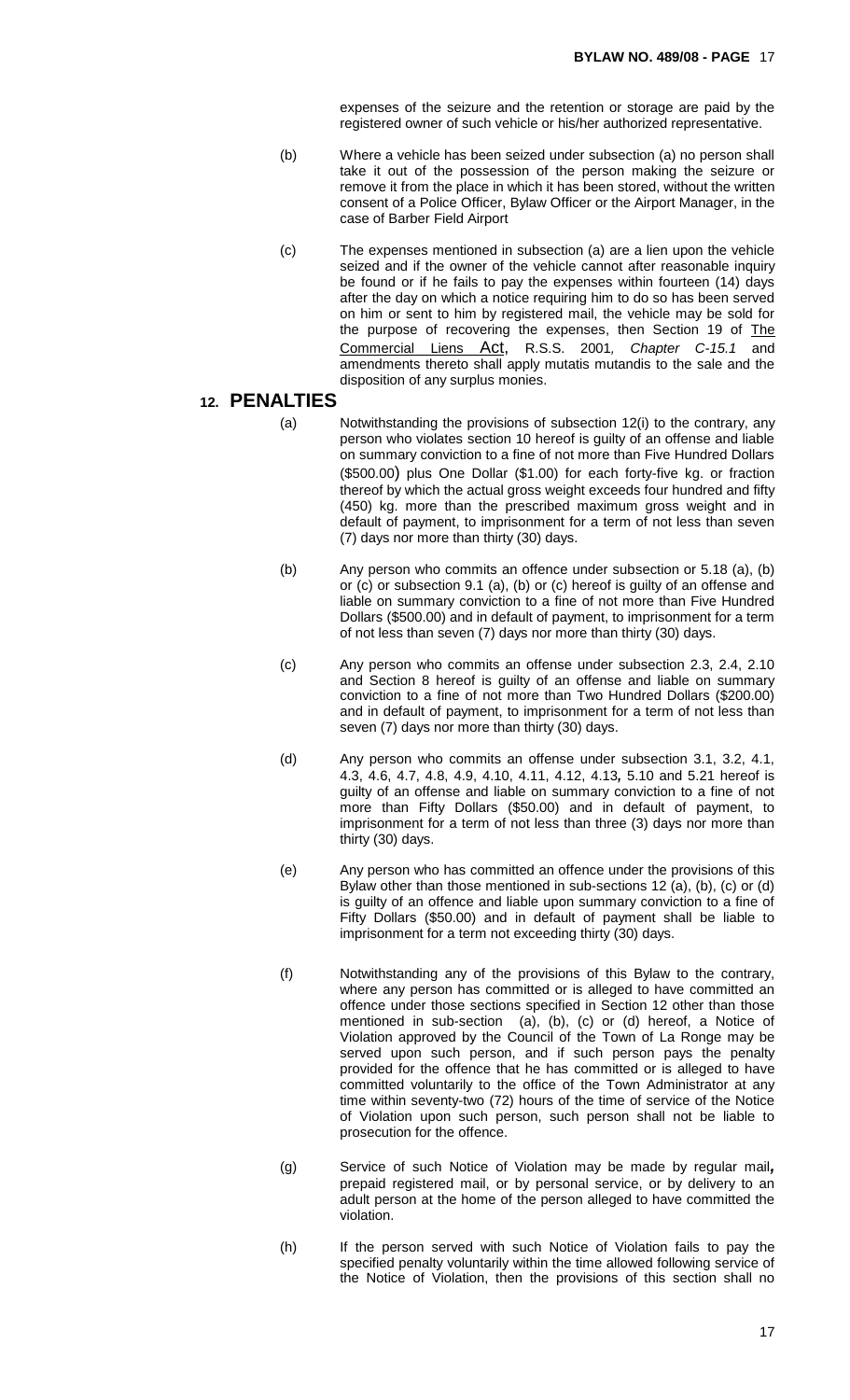longer apply and the person shall be liable to prosecution for the offence in a court having a jurisdiction over summary conviction matters, provided that nothing in this section shall prevent any person served with such a Notice of Violation from exercising his right to defend himself against any of these particularized offences.

- (i) Except as otherwise provided, any person convicted of a breach of the provisions of this Bylaw shall forfeit and pay at the discretion of the convicting Judge of the Provincial Court or Justice of the Peace having jurisdiction in the Town of La Ronge, a penalty of not more than Five Hundred Dollars (\$500.00) and upon default of payment thereof, the person convicted may be committed to a jail or to a Provincial Correctional Centre, or to a public lockup for any time determined by the Judge of the Provincial Court or the Justice of the Peace, not exceeding thirty (30) days, unless the penalty and costs including the costs of committal and of the conveyance of the person convicted to the said jail, Provincial Correctional Centre, or lockup, are sooner paid.
- (j) The Notice of Violation shall be in Form A, attached to and forming part of this Bylaw.

## **13. SUBHEADINGS FOR CONVENIENCE**

All subheadings in any way relating to any clause, section, paragraph or provision of this Bylaw are not and shall not be any part of this Bylaw, the said subheadings being included herein for the purpose of reference and convenience only.

## **14. REPEAL OF FORMER BYLAWS**

Bylaw Number 476/07 is hereby repealed.

## **15. COMING INTO EFFECT**

\_\_\_\_\_\_\_\_\_

 $\overline{\phantom{a}}$ 

This Bylaw shall come into full force and take effect the final passing thereof.

Mayor

Town Administrator

\_\_\_\_\_\_\_\_\_\_\_\_\_\_\_\_

\_\_\_\_\_\_\_\_\_\_\_\_\_\_\_\_

Read a third time and adopted this 16th day of July, 2008.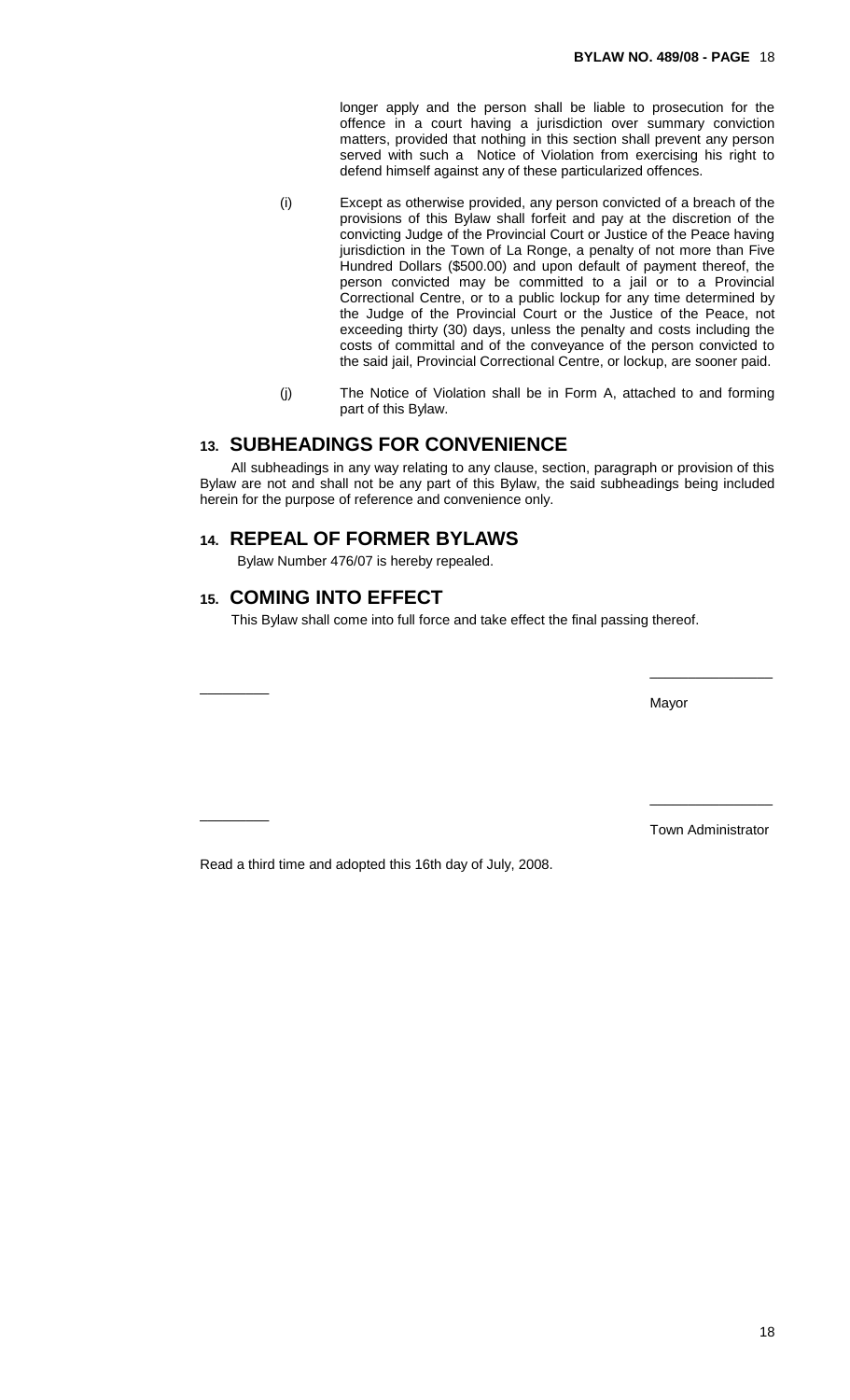#### **SCHEULE "A" - BYLAW NO.507/10**

- 1. **FOUR WAY STOP SIGNS**
	- (a) The Southerly side of La Ronge Avenue and the Westerly side of Finlayson Street facing Easterly bound traffic.
	- (b) The Northerly side of La Ronge Avenue and the Easterly side of Finlayson Street facing Westerly bound traffic.
	- (c) The Northerly side of La Ronge Avenue and the Westerly side of Finlayson Street facing Southerly bound traffic.
	- (d) The Southerly side of La Ronge Avenue and the Easterly side of Finlayson facing Northerly bound traffic.
	- (e) The Southerly side of La Ronge Avenue and the Westerly side of Backlund Street facing Easterly bound traffic.
	- (f) The Northerly side of La Ronge Avenue and the Easterly side of Backlund Street facing Westerly bound traffic.
	- (g) The Northerly side of La Ronge Avenue and the Westerly side of Backlund Street facing Southerly bound traffic.
	- (h) The Southerly side of La Ronge Avenue and the Easterly side of Backland facing Northerly bound traffic.
	- (i) The Southerly side of East Crescent and the Westerly side of Boardman Street facing Easterly bound traffic.
	- (j) The Northerly side of Bedford Street and the Easterly side of Boardman Street facing Westerly bound traffic.
	- (k) The Northerly side of East Crescent and the Westerly side of Boardman Street facing Southerly bound traffic.
	- (l) The Southerly side of Bedford Street and the Easterly side of Boardman facing Northerly bound traffic.

#### 2. **THREE WAY STOP SIGNS**

- (a) The Southerly side of La Ronge Avenue at its intersection with Boardman Street facing Easterly bound traffic.
- (b) The Northerly side of La Ronge Avenue and the Easterly side of Boardman Street facing Westerly bound traffic.
- (c) The Northerly side of La Ronge Avenue and the Westerly side of Boardman Street facing Southerly bound traffic.
- (d) The South side of La Ronge Avenue and its intersection with Brown Street facing Easterly bound traffic.
- (e) The North side of La Ronge Avenue and the West side of Brown Street facing South bound traffic.
- (f) The North side of La Ronge Avenue and the East side of Brown Street facing West bound traffic.
- (g) The Northwest side of Riese Drive at its intersection with Studer Street facing Southwest bound traffic.
- (h) The West side of Studer Street at its intersection with Boardman Street facing South bound traffic.
- 3. **STOP SIGNS**
	- (a) The East side of Brown Street and the South side of Highway Number 2 facing the North bound traffic proceeding from Brown Street onto Highway Number 2.
	- (b) The Easterly side of Charles Place and the Southerly side of La Ronge Avenue, facing Northwest bound traffic.
	- (c) The Easterly side of Nunn Street and the Southerly side of La Ronge Avenue, facing Northwest bound traffic.
	- (d) The West side of English Street and the North side of La Ronge Avenue facing South bound traffic.
	- (e) The East side of Irving Street and the South side of La Ronge Avenue facing Northwest bound traffic.
	- (f) The West side of McAuley Street and the North side of La Ronge Avenue facing South bound traffic.
	- (g) The West side of Tremblay Street and the North side of La Ronge Avenue facing South bound traffic.
	- (h) The East side of Tremblay Street and the South side of La Ronge Avenue facing North bound traffic.
	- (i) The Westerly side of McKay Street and the Northerly side of La Ronge Avenue facing Southerly bound traffic.
	- (j) The Westerly side of Finlayson Street and the Northerly side of La Ronge Avenue facing Southerly bound traffic.
	- (k) The Easterly side of Finlayson Street and the Southerly side of La Ronge Avenue facing Northerly bound traffic.
	- (l) The Westerly side of McKenzie Street and the Northerly side of La Ronge Avenue facing Southerly bound traffic.
	- (m) The Easterly side of McKenzie Street and the Southerly side of La Ronge Avenue facing Northerly bound traffic.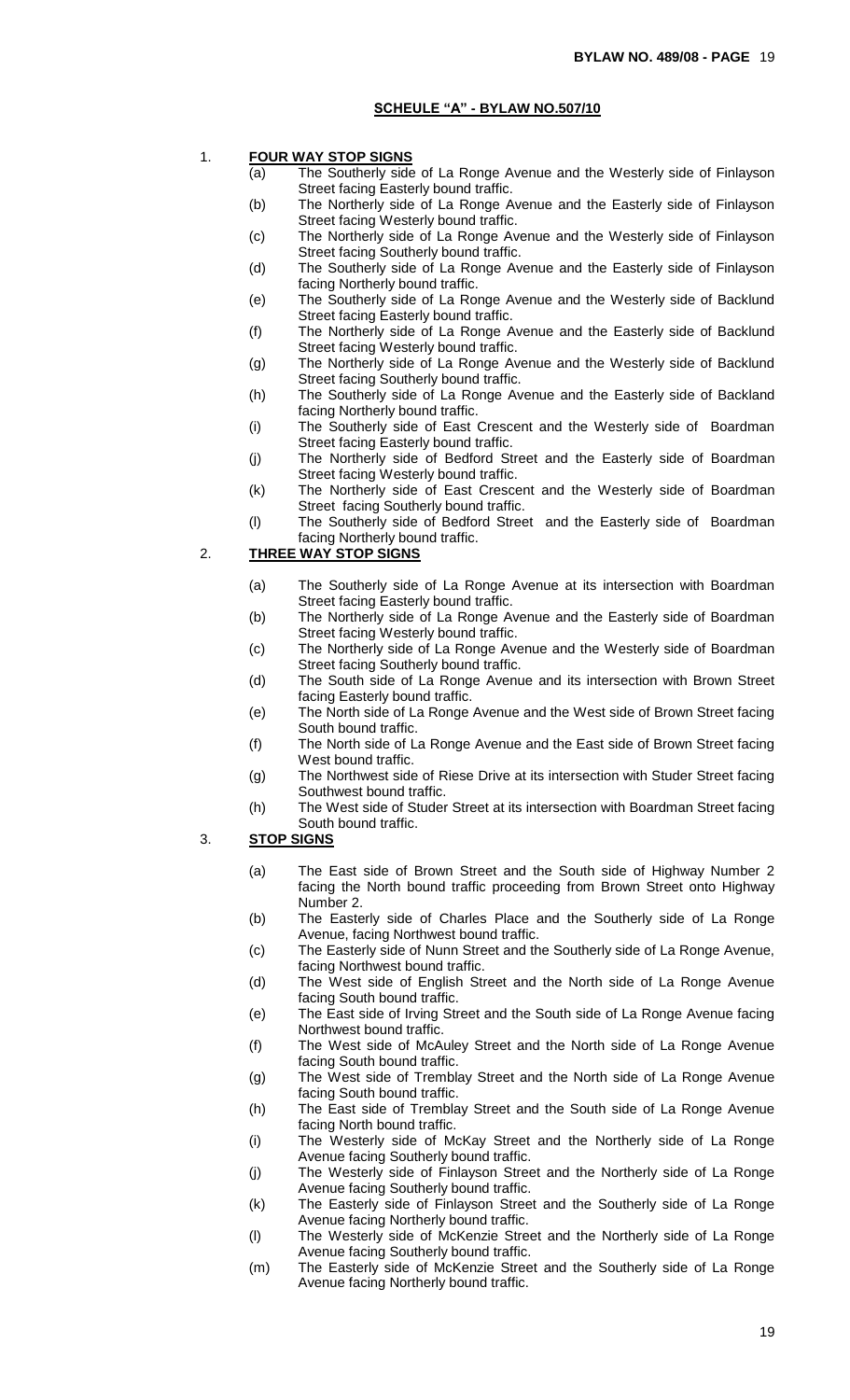- (n) The Westerly side of Hastings Street and the Northerly side of La Ronge Avenue facing Southerly traffic.
- (o) The Westerly side of Cuthand Street and the Northerly side of La Ronge Avenue facing Southerly bound traffic.
- (p) The Westerly side of Backlund Street and the Northerly side of La Ronge Avenue facing Southerly traffic.
- (q) The Westerly side of Olson Street and the Northerly side of La Ronge Avenue facing Southerly bound traffic.
- (r) The Easterly side of Wharf Street and the Southerly side of La Ronge Avenue facing Northerly bound traffic.
- (s) The Westerly side of Louis Road and the Northerly side of La Ronge Avenue facing Southerly bound traffic.
- (t) The Easterly side of Holmstrup Street and the Southerly side of La Ronge Avenue facing Northerly bound traffic.
- (u) The Southerly side of Hildebrand Drive and the Westerly side of Boardman Street facing Easterly bound traffic.
- (v) The Northerly side of Hildebrand Drive at its intersection with Highway Number 2.
- (w) The Southerly side of East Crescent and the Westerly side of Boardman Street facing Easterly bound traffic.
- (x) The Northerly side of Bedford Drive and the Easterly side of Boardman Street facing Westerly bound traffic.
- (y) The Easterly side of Louis Road and the East side of Bedford Drive facing traffic Northerly bound proceeding from Louis Road onto Bedford Road.
- (z) The Southerly side of School Avenue and the Westerly side of Boardman Street facing Easterly bound traffic.
- (aa) The Northerly side of the "S" leg of Diefenbaker Crescent and the Easterly side of Boardman Street facing Westerly bound traffic.
- (bb) The Northerly side of the "N" leg of Diefenbaker Crescent and the Easterly side of Boardman Street facing Westerly bound traffic.
- (cc) The West side of the "W" leg of Fitch Drive and the North side of La Ronge Avenue facing Southeast bound traffic.
- (dd) The West side of the "E" leg of Fitch Drive and the North side of La Ronge Avenue facing Southeast bound traffic.
- (ee) The South side of Chanin Avenue and the West side of Highway Number 2 facing East bound traffic.
- (ff) The South side of McDonald Avenue and the West side of Highway Number 2 facing East bound traffic.
- (gg) The Westerly side of the "W" leg of Cook Crescent and the Northerly side of Bedford Drive facing Southerly bound traffic.
- (hh) The Westerly side of the "E" leg of Cook Crescent and the Northerly side of Bedford Drive facing Southerly bound traffic.
- (ii) The Westerly side of Lawton Crescent and the Northerly side of Bedford Drive facing Southerly bound traffic.
- (jj) The Westerly side of Gibson Street and the Northerly side of Bedford Drive facing Southerly bound traffic.
- (kk) The Easterly side of Gibson Street and the Southerly side of Lawton Crescent facing Northerly bound traffic.
- (ll) The Westerly side of Hegland Street and the Northerly side of Bedford Road facing Southerly bound traffic.
- (mm) The Easterly side of Hegland Street and the Southerly side of Lawton Crescent facing Northerly bound traffic.
- (nn) The Westerly side of Beck Street and the Northerly side of Bedford road facing Southerly bound traffic.
- (oo) The Easterly side of Beck Street and the Southerly side of Lawton Crescent facing Northerly bound traffic.
- (pp) The South side of Lawton Crescent and the West side of Studer Street facing Easterly bound traffic.
- (qq) The Westerly side of the "E" leg of Quandt Crescent and the Northerly side of Studer Street facing Southeast bound traffic.
- (rr) The Westerly side of the "W" leg of Quandt Crescent and the Northerly side of Studer Street facing Southeast bound traffic.
- (ss) The Westerly side of Mowery Place and the Northerly side of Studer Street facing Southeast bound traffic.
- (tt) The Westerly side of the "E" leg of Sinotte Crescent and the Northerly side of Studer Street facing Southeast bound traffic.
- (uu) The Northerly side of Boardman Street and the Easterly side of Highway Number 2 facing the Easterly found traffic proceeding from Boardman Street onto Highway Number 2.
- (vv) The South side of Boardman Avenue and the West side of Highway Number 2 facing Easterly bound traffic proceeding from Boardman Avenue onto Highway Number 2.
- (ww) The South side of the access road from Lot 4, Block 24, Plan Number 77PA13828 and the West side of Highway Number 2 facing traffic proceeding from such access road onto Highway Number 2.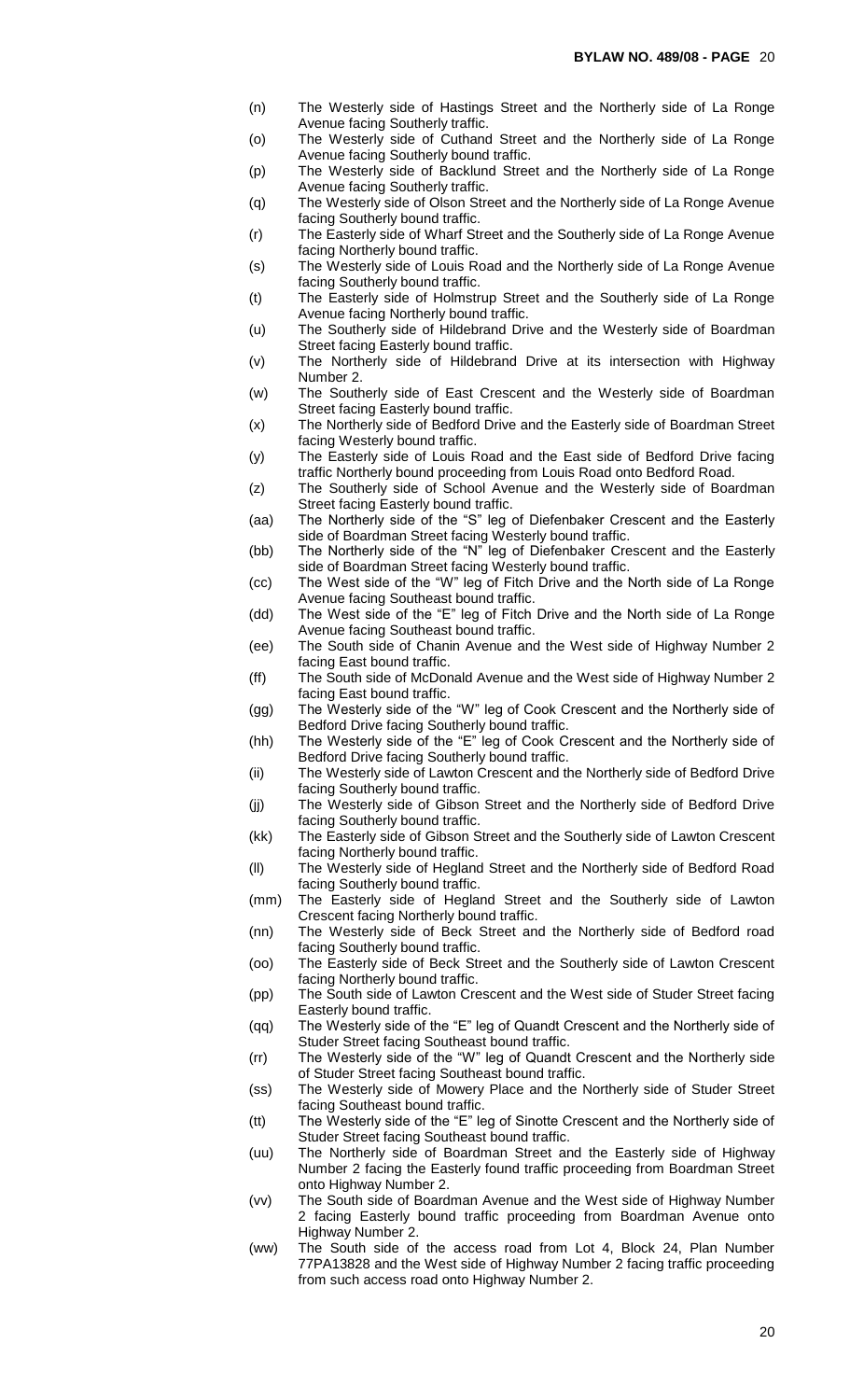- (xx) The Northerly side of Bedford Drive and the Easterly side of Studer Street facing Westerly bound traffic.
- (yy) The East side of the temporary approach accessing Lot 11, Block 3, Plan Number 69PA11284 and the south side of Highway Number 2 facing the North bound traffic proceeding from Brown Street onto Highway Number 2.
- (zz) The Westerly side of Backlund Street and the Southerly side of the emergency entrance to the La Ronge Health Care Centre facing Easterly bound traffic.
- (aaa) The Westerly side of Backlund Street and the Southerly side of the main entrance to the La Ronge Health Care Centre facing Easterly bound traffic.
- (bbb) The Northerly side of Hildebrand Drive and the Westerly side of the entrance to the Uniplex (curling and skating rink) across from Backlund Street facing Southerly bound traffic.
- (ccc) The Northerly side of Hildebrand Drive and the Westerly side of the west entrance to the Uniplex (curling and skating rink) facing South Westerly traffic.
- (ddd) The Northwest side of Watt Place and the Northeast side of Riese Drive facing Southerly bound traffic.
- (eee) The Southeast side of Glass Place and the Southwest side of Riese Drive facing Northerly bound traffic.
- (fff) The Easterly side of Poirier Street at its intersection with Boardman Street facing Southerly bound traffic.
- (ggg) The Easterly side of Poirier Street at its intersection with Chanin Avenue facing Southerly bound traffic.
- (hhh) The Easterly side of Finlayson Street at its intersection with McDonald Avenue facing Northerly bound traffic.
- (iii) The Northwest side of Finlayson Street and the Southeast side of Finlayson Street at its intersection with Boardman Street facing
- (jjj) The Northwest side of Finlayson Street and the Southeast side of Finlayson Street at its intersection with Chanin Avenue facing.
- (kkk) The Westerly side of Aronec Place and the Northerly side of Studer Street facing Southeast bound traffic.
- (lll) The North side of the "N" leg of Dalby Crescent and the East side of Riese Drive facing West bound traffic.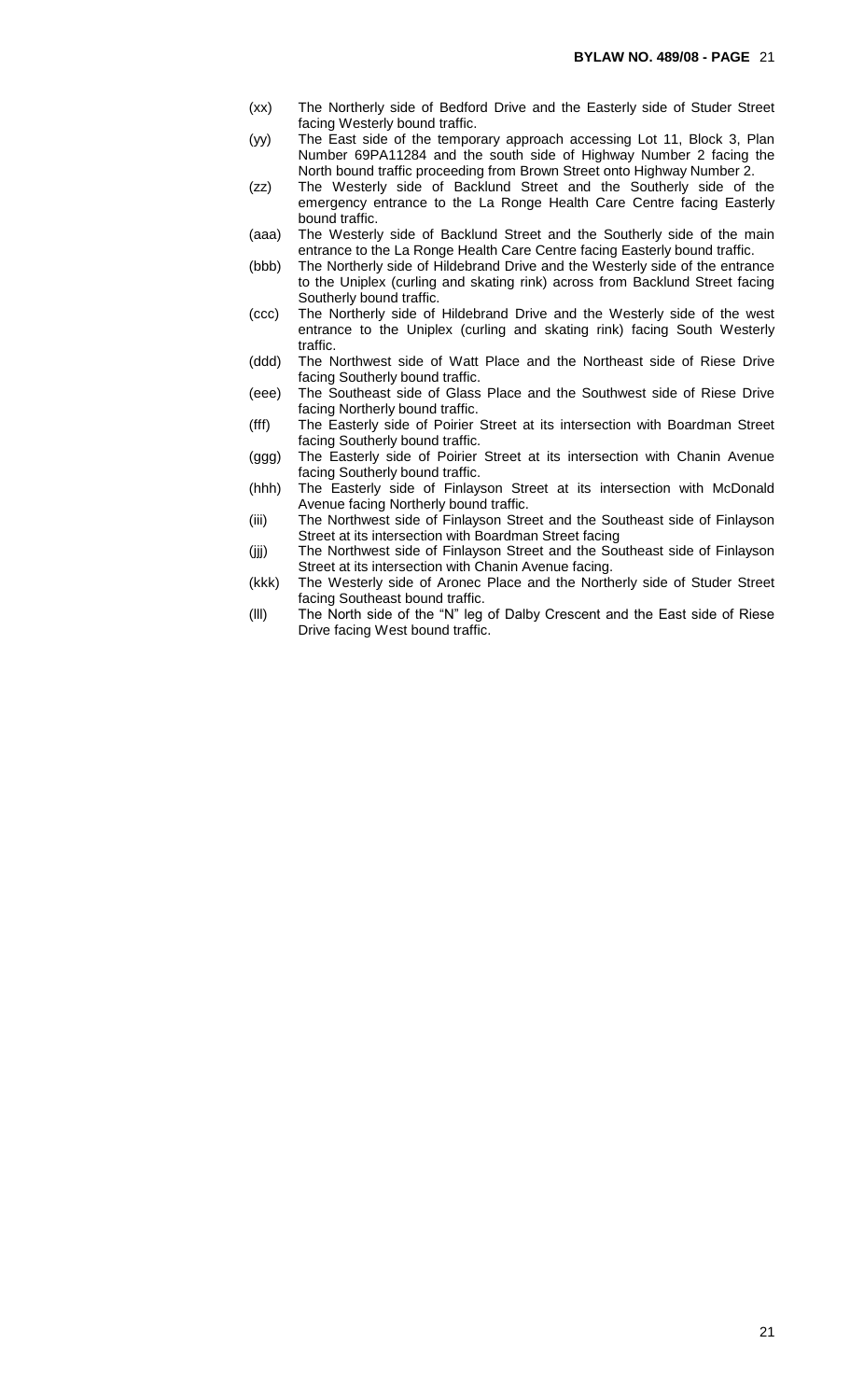## **SCHEULE "B" - BYLAW NO.489/08**

## 4. **YIELD SIGNS**

(a) The North side of the "S" leg of Dalby Crescent and the East side of Riese Drive facing West bound traffic.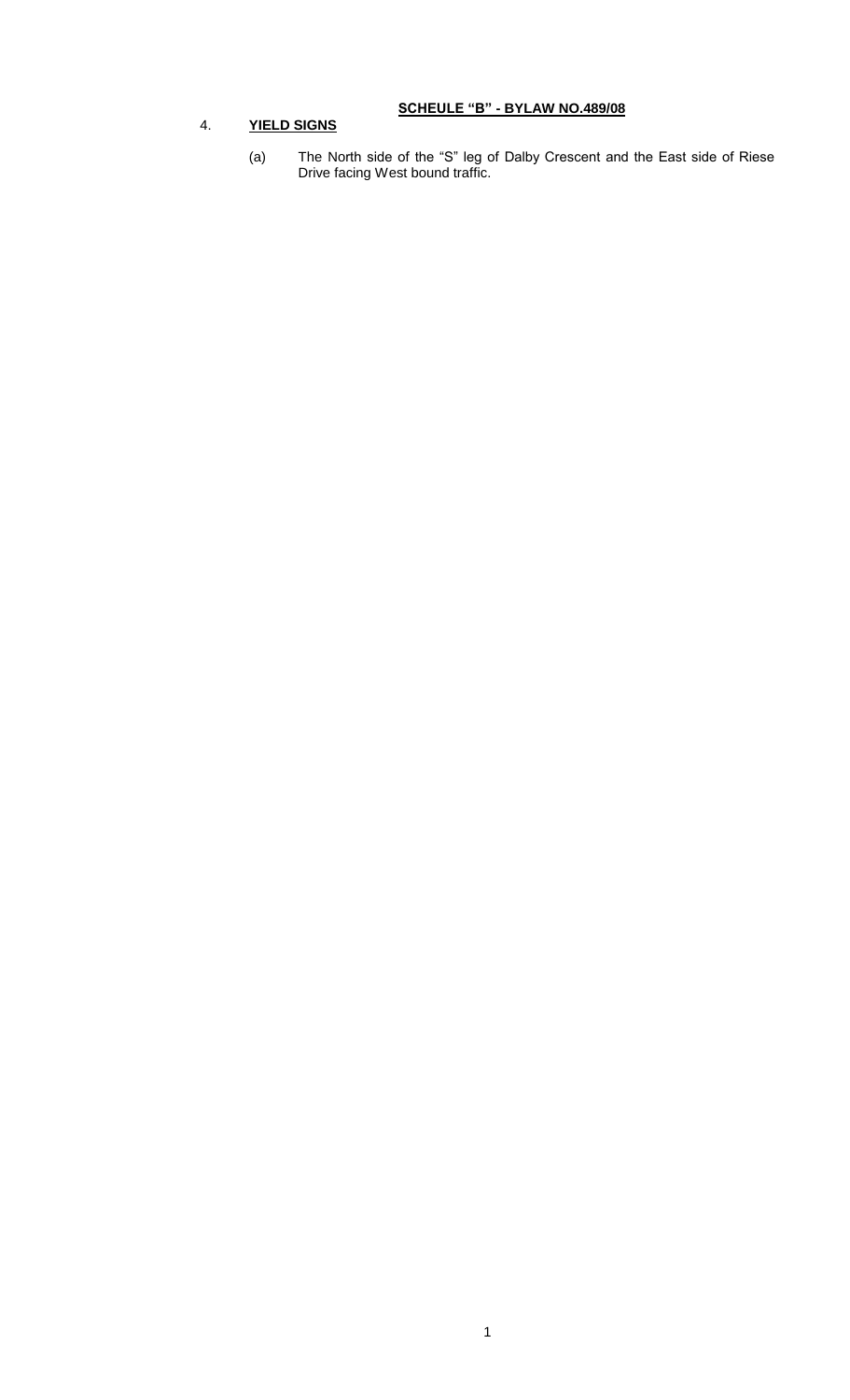#### **SCHEULE "C" - BYLAW NO.489/08**

#### 5. **NO PARKING ZONES**

#### **AVENUES, ROADS, STREETS**

- (a) La Ronge Avenue, both sides between Wharf Street and Holmstrup Street.
- (b) La Ronge Avenue, Southerly side between Hastings Street and Cuthand Street.
- (c) Studer Street, West side between Bedford Road and Lawton Crescent.
- (d) Louis Road, both sides from La Ronge Avenue to a distance of seventy meters (70 m) Northwest on said Louis Road.
- (e) La Ronge Avenue, southerly side, seven meters and eight decimeters (7.8 m) from the northwesterly corner of Lot AE, Plan Number 79PA23959 to a distance of one hundred and forty-one meters (141 m) westerly on said La Ronge Avenue.
- (f) Finlayson Street, westerly side, two meters and four decimeters (2.4m) from the northeasterly corner of Lot 19, Block 8, Plan Number 76PA06254, to a distance of forty-eight meters and two decimeters (48.2 m) southerly on said Finlayson Street; and easterly side, thirteen meters and six decimeters (13.6 m) from the southwesterly corner of Lot 13, Block 10, Plan Number CS1750, to a distance of sixty-three meters and two decimeters (63.2 m) northerly on said Finlayson Street.

#### **INTERSECTIONS, CURBS, HYDRANTS**

- (a) Intersections, all four corners, six meters from centre of curb radii.
- (b) At curbs, signified by yellow traffic paint.
- (c) Hydrants, either side, within three meters of hydrant.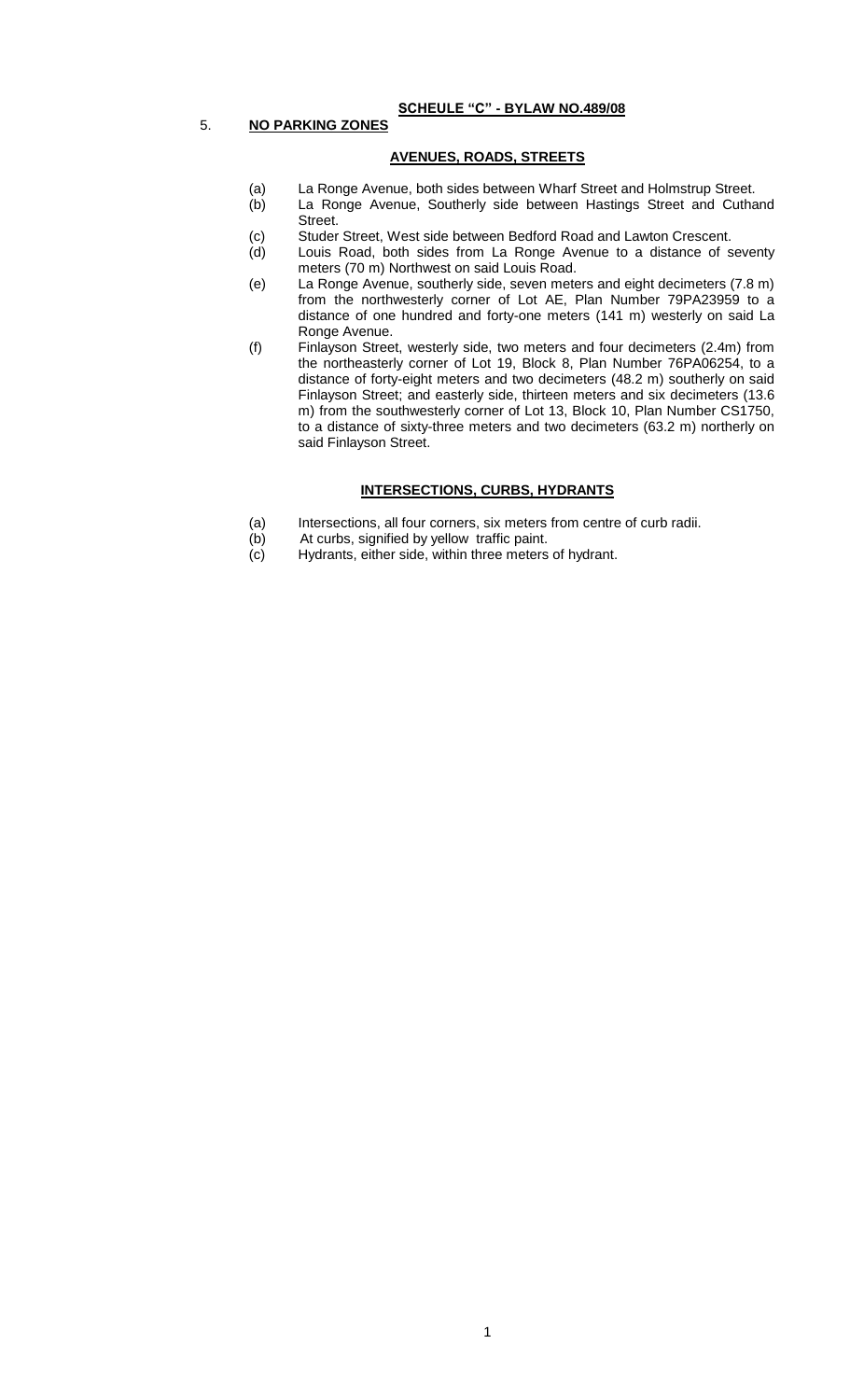## **SCHEULE "D" - BYLAW NO.489/08**

## 6. **NO U-TURNS**

#### (a) Intersection:

- i) La Ronge Avenue and Backlund Street four directions.<br>ii) La Ronge Avenue and Boardman Street three direction
- ii) La Ronge Avenue and Boardman Street three directions
	- iii) La Ronge Avenue and Louis Road three directions
	- iv) La Ronge Avenue and Brown Street three directions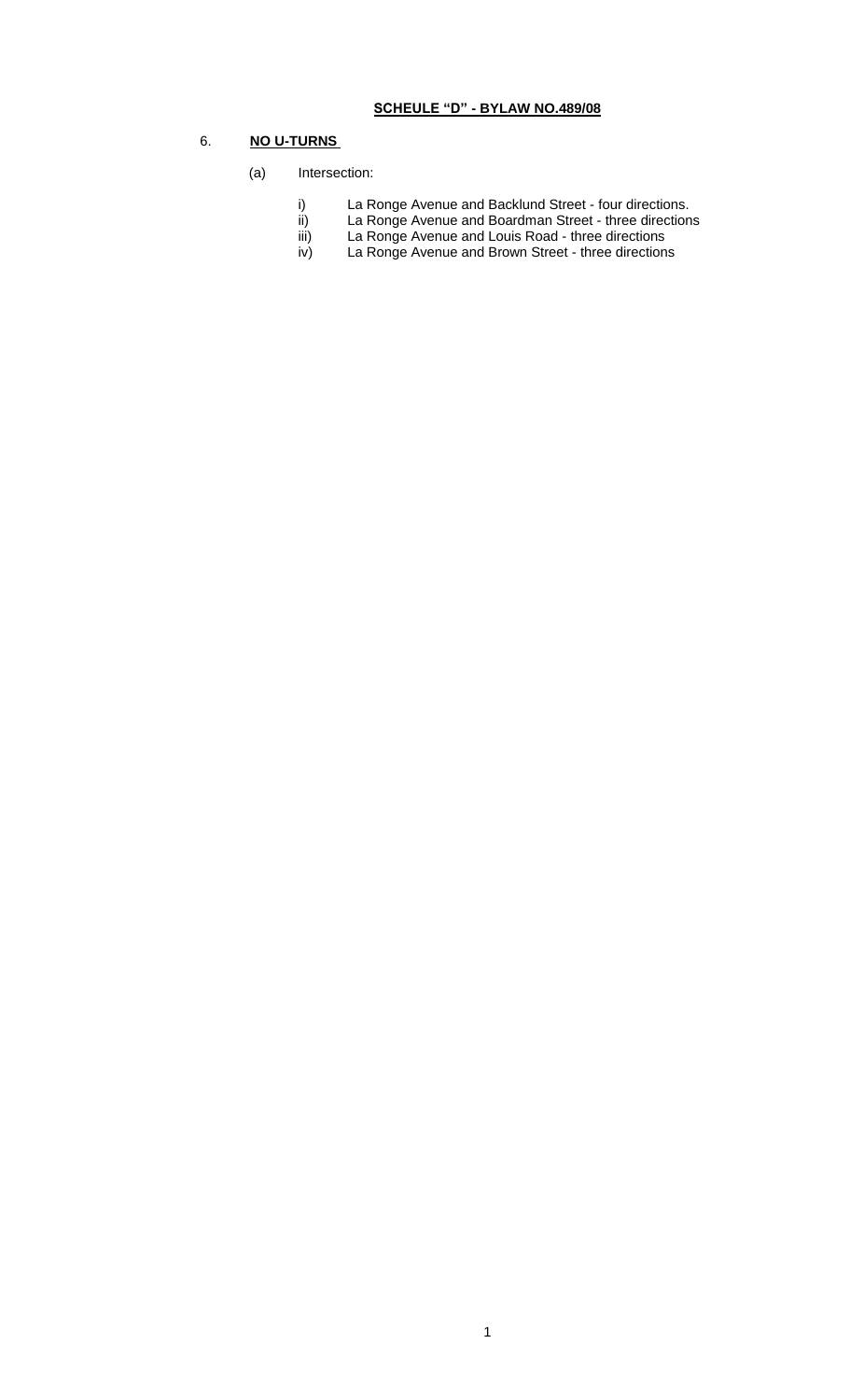## 7. **HEAVY TRUCK ROUTES**

- (a) La Ronge Avenue (a) La Ronge Ave<br>
(b) Boardman Street<br>
(c) Bedford Drive<br>
(d) Studer Street
- (b) Boardman Street
- (c) Bedford Drive
-